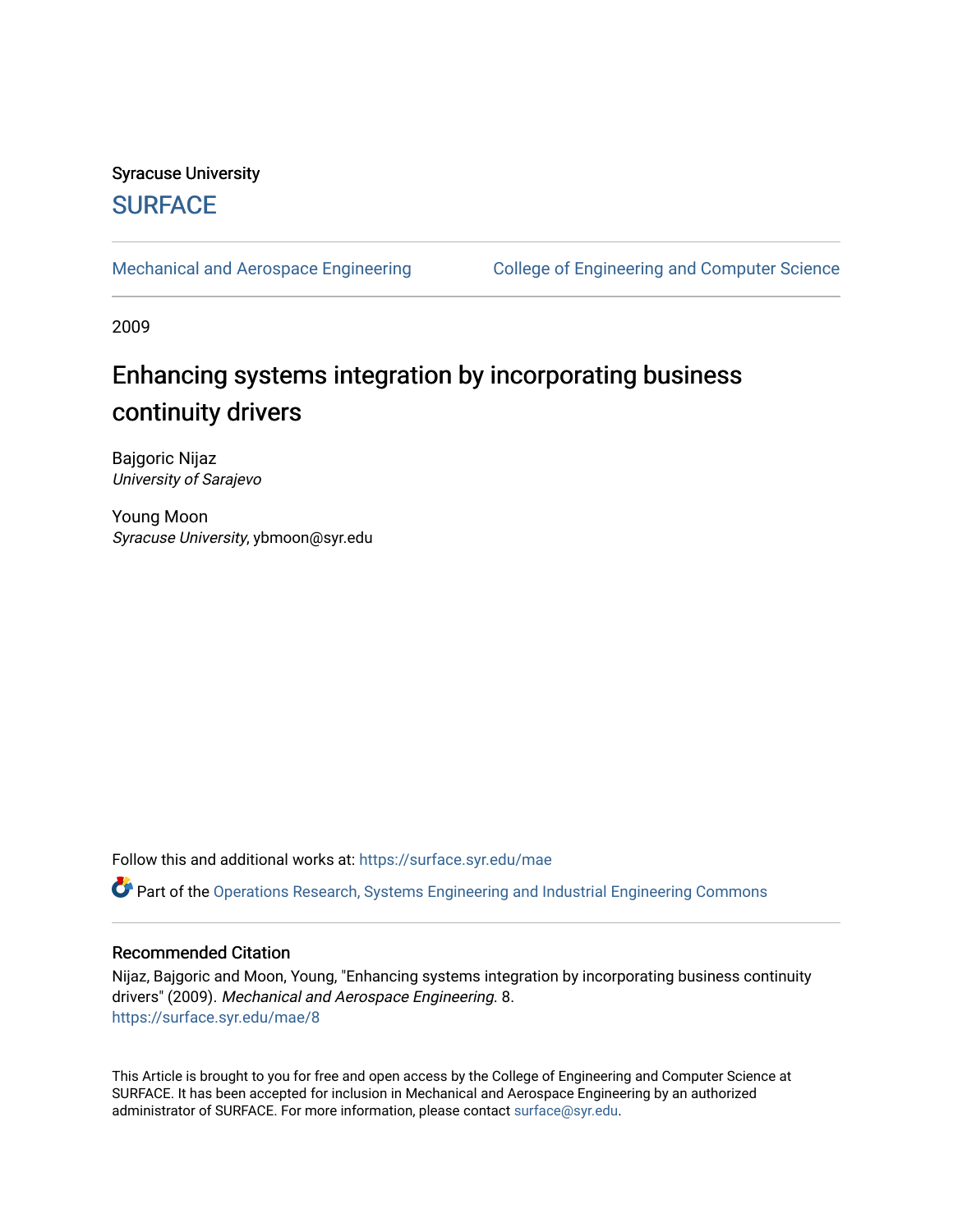

The current issue and full text archive of this journal is available at www.emeraldinsight.com/0263-5577.htm

IMDS 109,1

74

Received 2 July 2008 Revised 7 August 2008 Accepted 23 August 2008

# Enhancing systems integration by incorporating business continuity drivers

Nijaz Bajgoric School of Economics and Business, University of Sarajevo, Sarajevo, Bosnia and Herzegovina, and

Young B. Moon

Institute for Manufacturing Enterprises, Syracuse University, Syracuse, New York, USA

#### Abstract

Purpose – The purpose of this paper is to present a framework for developing an integrated operating environment (IOE) within an enterprise information system by incorporating business continuity drivers. These drivers enable a business to continue with its operations even if some sort of failure or disaster occurs.

Design/methodology/approach – Development and implementation of the framework are based on holistic and top-down approach. An IOE on server's side of contemporary business computing is investigated in depth.

Findings – Key disconnection points are identified, where systems integration technologies can be used to integrate platforms, protocols, data and application formats, etc. Downtime points are also identified and explained. A thorough list of main business continuity drivers (continuous computing (CC) technologies) for enhancing business continuity is identified and presented. The framework can be utilized in developing an integrated server operating environment for enhancing business continuity.

Originality/value – This paper presents a comprehensive framework including exhaustive handling of enabling drivers as well as disconnection points toward CC and business continuity.

Keywords Integration, Systems analysis, Business continuity, Computer hardware

Paper type Conceptual paper

### 1. Introduction

The term, "business continuity" (business continuance, business resilience) refers to the ability of a business to continue with its operations even if some sort of failure or disaster occurs. Several factors affect the level of BC such as:

- . data availability;
- . application availability;
- . networking reliability;
- . operating system's reliability, availability and scalability; and
- . server hardware reliability, etc.

To be truly competitive in today's information era, the business should be able to operate continuously, maintain data available all the time, and be agile in accessing available data.



Industrial Management & Data **Systems** Vol. 109 No. 1, 2009 pp. 74-97  $©$  Emerald Group Publishing Limited 0263-5577 DOI 10.1108/02635570910926609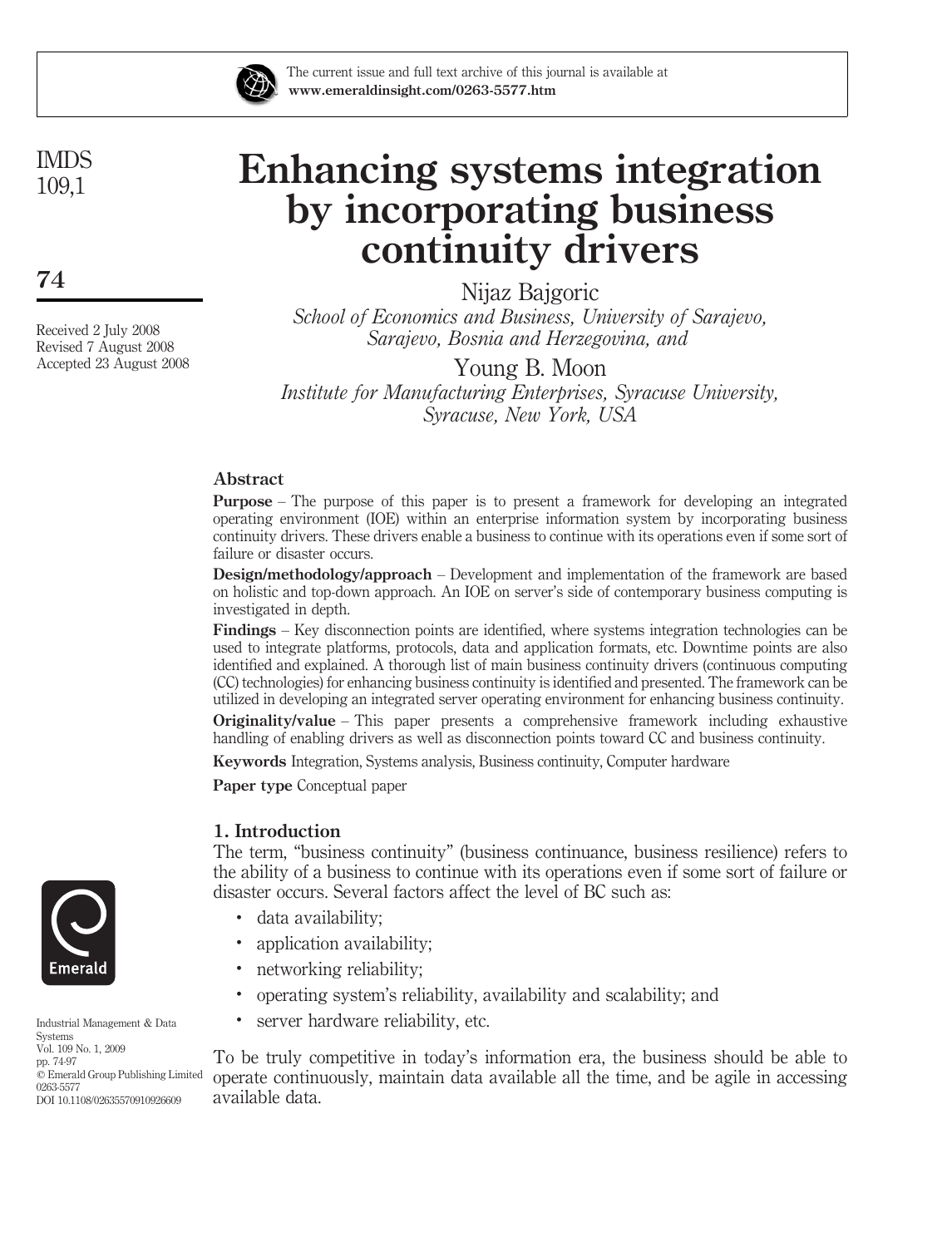With recent advances in information technology (IT) including the internet and e-business technologies, the need for achieving business continuity based on continuous computing (CC) technologies became even more critical. Therefore, business continuity management (BCM) should be an essential part of any contemporary organization's information management. BCM involves several measures and activities that have to be planned in order to have higher availability ratios of an information system. Most of these measures and activities are inter-dependent, hence an integrated solution is needed.

A framework for developing an integrated operating environment (IOE) for business continuity was developed and is presented in this paper. The primary goal of such integration is to enhance the levels of enterprise information systems' availability, reliability and scalability, thus, to achieve CC as a main prerequisite toward business continuity. Important components of the framework are a set of CC drivers (enablers) and the features of contemporary servers and server operating systems (SOS) that need to be integrated.

The paper is organized as follows. Section 2 presents a summary of current research on systems integration, system development and business continuity and a brief literature review. Section 3 identifies and discusses main issues in systems integration including main disconnection problems and downtime points. Section 4 presents a framework for integrating business continuity drivers for enterprise information system architecture. The paper concludes with Section 5.

#### 2. Systems integration and business continuity

#### 2.1 Systems integration and system development

The term, "systems integration" is relatively new in IT discipline as it emerged some 15 years ago (Henderson, 1994; Hodge, 1989; Varney, 1996; Wyse and Higgins, 1993). In its narrow sense, the systems integration is concerned primarily with technical integration problems that may occur within and between several information resources such as:

- . mono-functional systems and devices;
- . operating systems;
- . communication-networking protocols;
- . applications; and
- . data.

These problems are mainly solved by developing specific hardware and software solutions that integrate different platforms. Other frequently used solutions are multi-functional systems and devices, integrated desktop applications, and integrated enterprise-wide systems such as enterprise resource planning (ERP), supply chain management (SCM), customer relationship management (CRM), business intelligence, integration protocols, middleware products and integrated systems management products.

Published research articles on general aspects of systems integration tend to focus on both or one of data integration and application integration. Sage and Lynch (2004) provide an overview of principles, practices, and perspectives of systems integration and systems architecting. Irani et al. (2003) propose a framework for implementing enterprise application integration (EAI) techniques in order to bridge weaknesses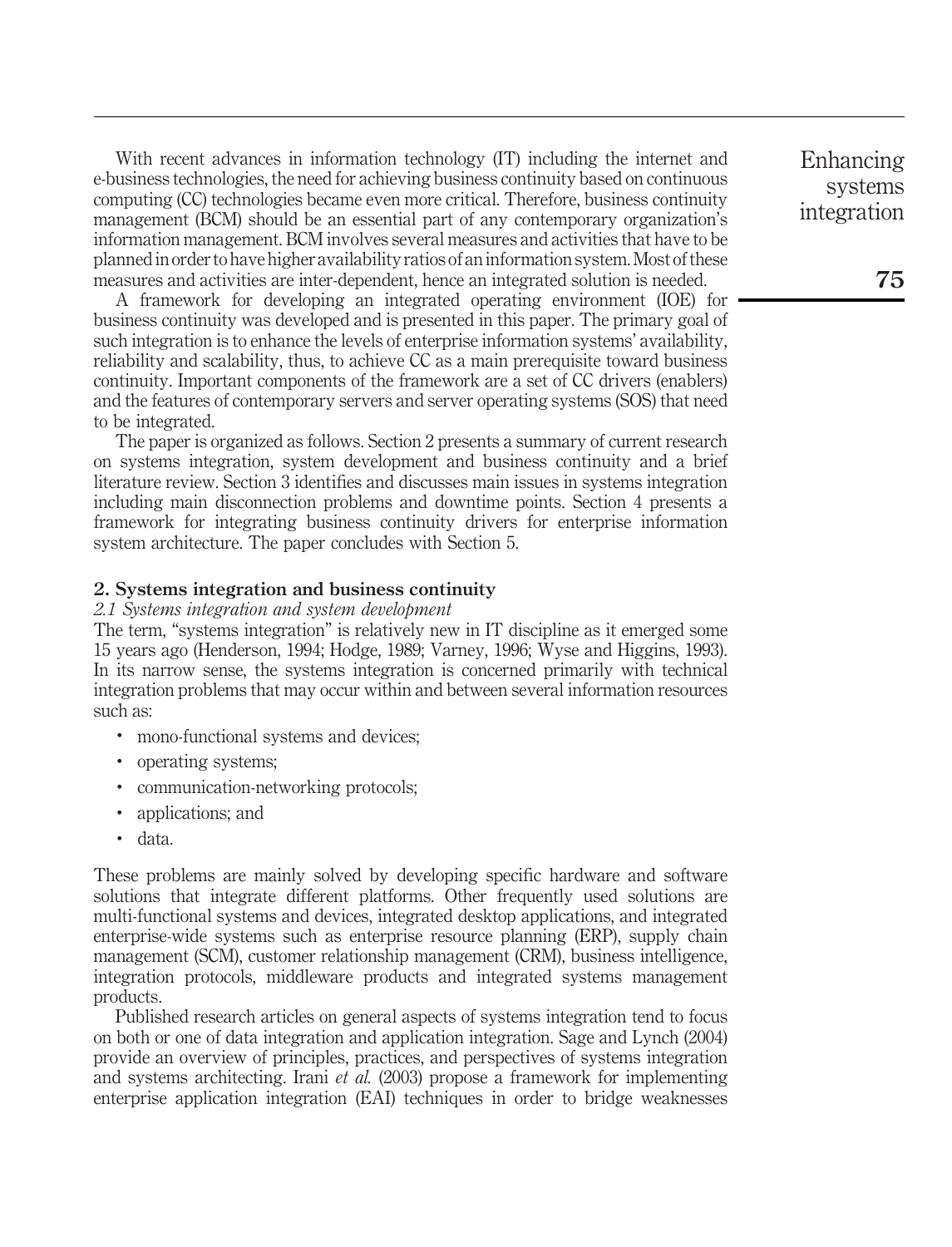of traditional life cycle as one of the most frequently used IS design methodology. Rousset and Reynaud (2004) focus on the use of knowledge representation techniques for building mediators for information integration. Wainwright and Waring (2004) define four domains of integration: technical, systems, strategic, organizational. The first three domains are mainly considered in the systems integration literature. Therefore, they put forward strategic model for implementing integrated IS which incorporates an organizational domain. Erasala et al. (2003) define EAI drivers as main factors driving the use of EAI in organizations: e-commerce, mergers and consolidations, ERP packages. Peak et al. (2005) present a case study in IT alignment planning. Robb (2005) discusses several aspects of the integration projects and emphasizes the fact that integration is an ongoing process as software is updated and business processes change. Phusavat and Jaiwong (2008) used the balanced scorecard method for linking and integrating of time lag effects and the development of a strategy map. Chen and Dwivedi (2007) proposed a novel conceptual model on integration technologies adoption between SMEs and large companies.

Gunasekaran and Ngai (2004) develop a framework for studying information systems in supply chain integration and management. Coughlan *et al.* (2005) discuss the business-IT relationship. Oglesby (2005) define the six pillars of IT alignment namely: strategy, organization, applications, infrastructure, projects, and governance. Versteeg and Bouwman (2006) define the main elements of a business architecture as business domains within the new paradigm of relations between business strategy and ITs. Gulledge (2008) proposes a holistic approach in the field of enterprise integration called architecture-driven enterprise integration by focusing on business process management as the key element in achieving total enterprise integration.

The ultimate systems integration needs to address organizational problems that occur between IT subsystem and the rest of organization. For example, implementing an ERP system is a widely accepted solution to achieve an integrated enterprise information system. The ERP implementation requires many technical undertakings such as client-server setting, networking protocols, construction of master data, configuration of an ERP software, etc. However, an equally important aspect of this kind of systems integration is the re-engineering part of the organization. Moon (2007) provides a comprehensive literature survey on ERP systems and their issues. Chakraborty and Sharma (2007) presented an integrated strategic framework for identifying parameters in achieving successful ERP implementations. Aerts et al. (2004) discuss several models of ICT platform architectures and their role in IS development while Budgen and Thomson (2003) present some empirical experiences related to computer aided software engineering tool evaluation.

Several authors considered the ways of integrating information system (IS) development and business process reengineering/total quality management projects (Attaran, 2004; Fok et al., 2001). Specific aspects of IS modeling within the context of ERP projects are given by Somers and Nelson (2004) and Soffer et al. (2003). Ranganathan and Brown (2006) consider two kinds of organizational integration that are associated with information systems in general and ERP systems in particular: technical integration and business integration. Jonkerr et al. (2006) underscore the fact that in current business practice, an integrated approach to business and IT is indispensable. They define an enterprise architecture as "structure with a vision". Such an architecture provides an integrated view of the system being designed or studied.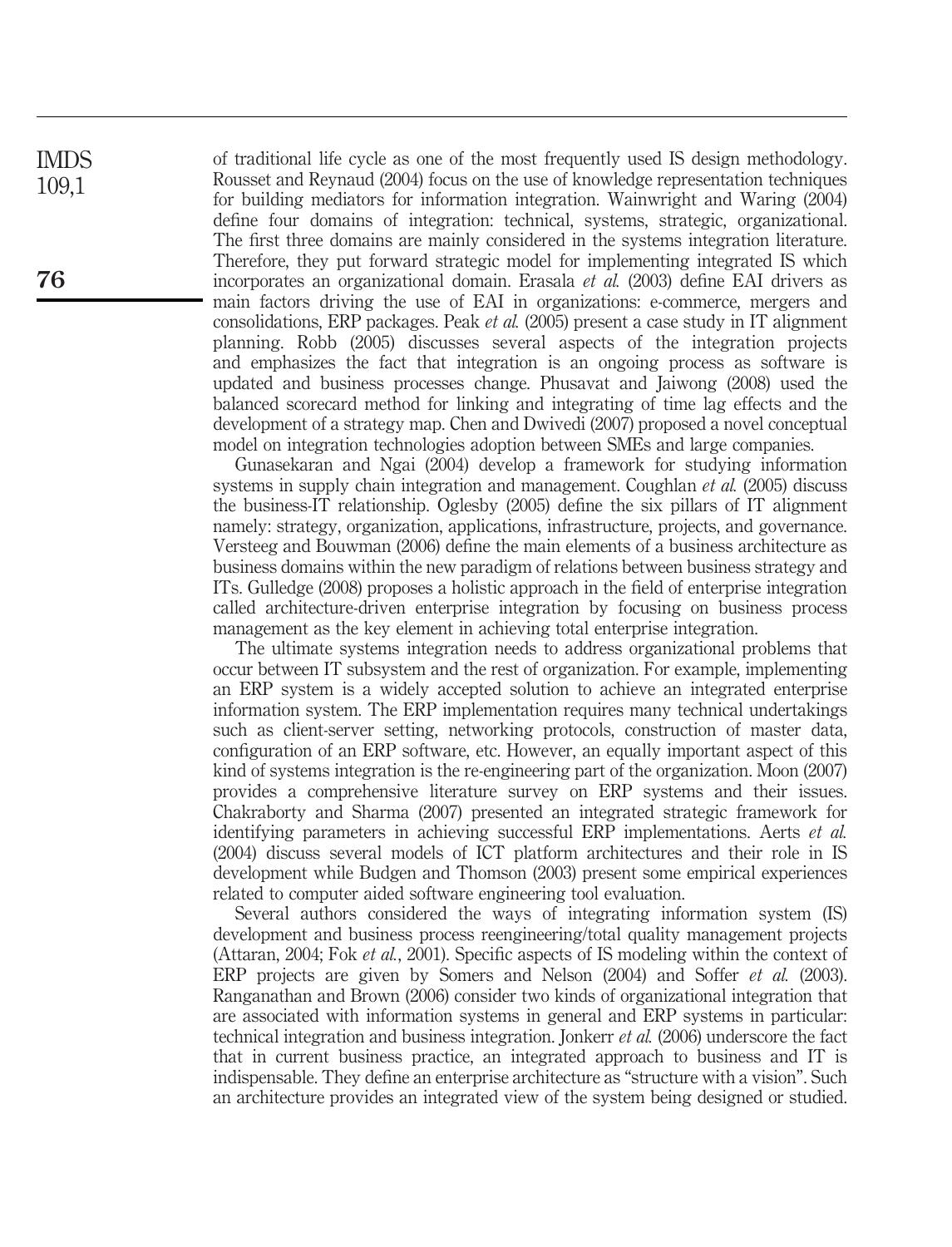Goethals *et al.* (2006) argue that enterprises are living things, they constantly need to be re-architected in order to achieve the necessary agility, alignment and integration. Gulledge (2006) provided a comprehensive explanation of the question "what is integration?" by introducing and exploring two types of integration: one called "Big I" and the other "Little i" in "integration" as a term. Other aspects of the system integration are addressed by various researchers. For example, issues with the selection and deployment of different IS design methodologies are explored by Huisman and Livari (2006) and Li and Chen (2001). IT-Business alignment issues are also addressed in more details by Bergeron et al. (2004), Marble (2003), Peak et al. (2005), Burn and Szetob (2000) and Wu et al. (2004a, b).

#### 2.2 System downtime, economics of downtime, business continuity

According to a recent survey made by AT&T/Economist Intelligence Unit (Ernest-Jones, 2005) the principal risks of a breakdown in business continuity are given below:

- . loss of revenue;
- . loss of data;
- . deterioration of brand;
- . defection of customers;
- . loss of shareholder value; and
- . higher insurance costs.

Recent IDC Report (2006) indicates that priorities and spending intentions are aligned around the central theme of improving application availability and recovery from different failure types on increasing numbers of applications and services. According to this report it is not uncommon for availability and business continuity requirements to be published in a company's corporate goals. An emphasis is given also on a continued user productivity and connectivity, a platform in which the users remain seamlessly connected to critical applications and services.

However, not every business needs to have high-availability ratios such as 99.999 percent or even 99.99 percent for its mission-critical applications. It depends on the type of business. Therefore, an appropriate cost-benefits or return-on-investment analysis should be used before making decisions on increasing the levels of availability just because of the fact that the applications are mission-critical. Hill (2006) suggests not to equate high availability with high value when mission-critical applications are considered. Infonetics Research Report (2005) has revealed results of their study of five large organizations in North America in different vertical markets: finance, transportation and logistics, healthcare, manufacturing and retail. They proposed a metrics for revenues loss calculation and productivity loss calculation.

According to a survey done by the security services practice of Deloitte & Touche/TPM Report (2006), the number of companies that have developed formal BCM programs within the last six years has nearly tripled. According to this report, whereas just 30 percent of organizations had corporate business continuity plans in place six years ago, more than 83 percent of 273 survey respondents representing a cross section of industries say they now have formal business continuity plans.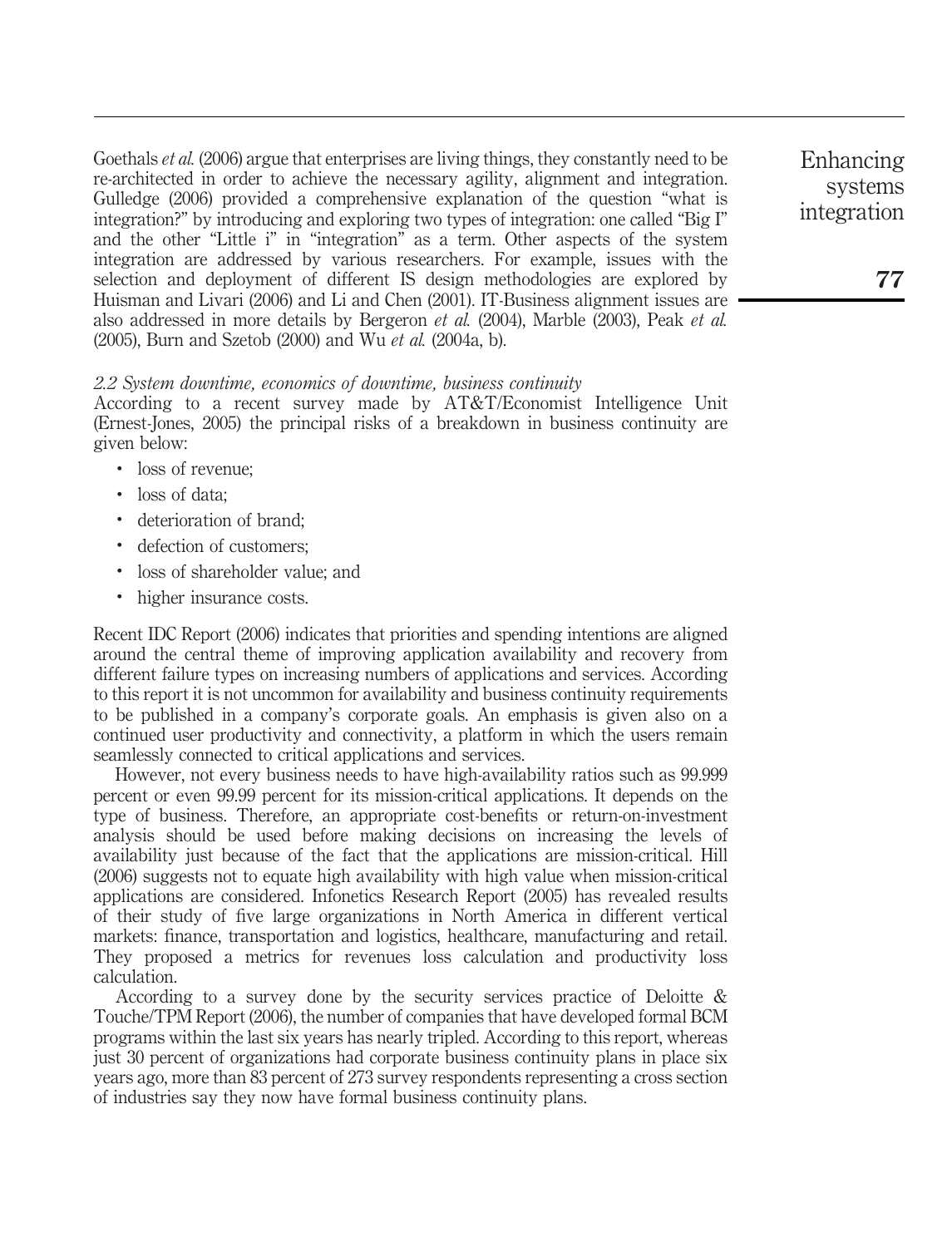#### 2.3 Business continuity management

Business Continuity Institute (www.thebci.org) defined BCM as a holistic management process that identifies potential impacts that threaten an organization and provides a framework for building resilience with the capability for an effective response that safeguards the interests of its key stakeholders, reputation and value creating activities. Its primary objective is to allow the executive to continue to manage their business under adverse conditions, by the introduction of appropriate resilience strategies, recovery objectives, business continuity and crisis management plans in collaboration with, or as a key component of, an integrated risk management initiative.

Research papers on BCM focus either on frameworks or separate technologies that are used in order to improve the availability levels. Botha and von Solms (2004) proposed a cyclic approach to business continuity planning. Gibb and Buchanan (2006) defined a framework for the design, implementation and monitoring of a BCM program within the context of an information strategy. Pitt and Goyal (2004) see BCM as a tool for facilities management. Walker (2006) considers outsourcing options for business continuity. King (2003) introduced a term of "business continuity culture" and underscored the fact that "If you fail to plan, you will be planning to fail." Bertrand (2005) researches the relationships between business continuity and mission-critical applications. In their article, Herbane et al. (2004) examined the organizational antecedents of BCM and developed a conceptual approach to posit that BCM, in actively ensuring operational continuity, has a role in preserving competitive advantage. Butler and Gray (2006) underscore the question on how system reliability translates into reliable organizational performance. They identify the paradox of "relying on complex systems composed of unreliable components for reliable outcomes." Umar (2005) explored the role of several business servers in designing an IT infrastructure for "next generation enterprises." Williamson (2007) found that in business continuity planning, financial organizations are ahead of other types of businesses. Hepenstal and Campbell (2007) provide some insights on transforming Intel's worldwide materials organization from crisis management and response to a more mature BC approach. According to these authors, the BC-oriented approach improved Intel's ability to quickly recover from a supply chain outage and restoring supply to manufacturing and other operations. Craighead et al. (2007), considered business continuity issues within the supply chain mitigation capabilities and supply chain disruption severity. They proposed a multiple-source empirical research method and presented six propositions that relate the severity of supply chain disruptions. Stanton (2007) underscores the following saying "Fail to Plan, Plan to Fail". Bielski (2008) states that some think of business continuity as doing what is necessary to set up a "shadow" organization that will take you from incident response through various phases of recovery.

#### 3. Issues in systems integration

#### 3.1 Main disconnection problems

Two main groups of disconnection (alienation) problems on enterprise-wide level are:

- (1) the organizational problems; and
- (2) the technical problems.

The organizational problems refer to those that occur between IT (IS) subsystem and the rest of organization. In the past, information has become an organizational resource that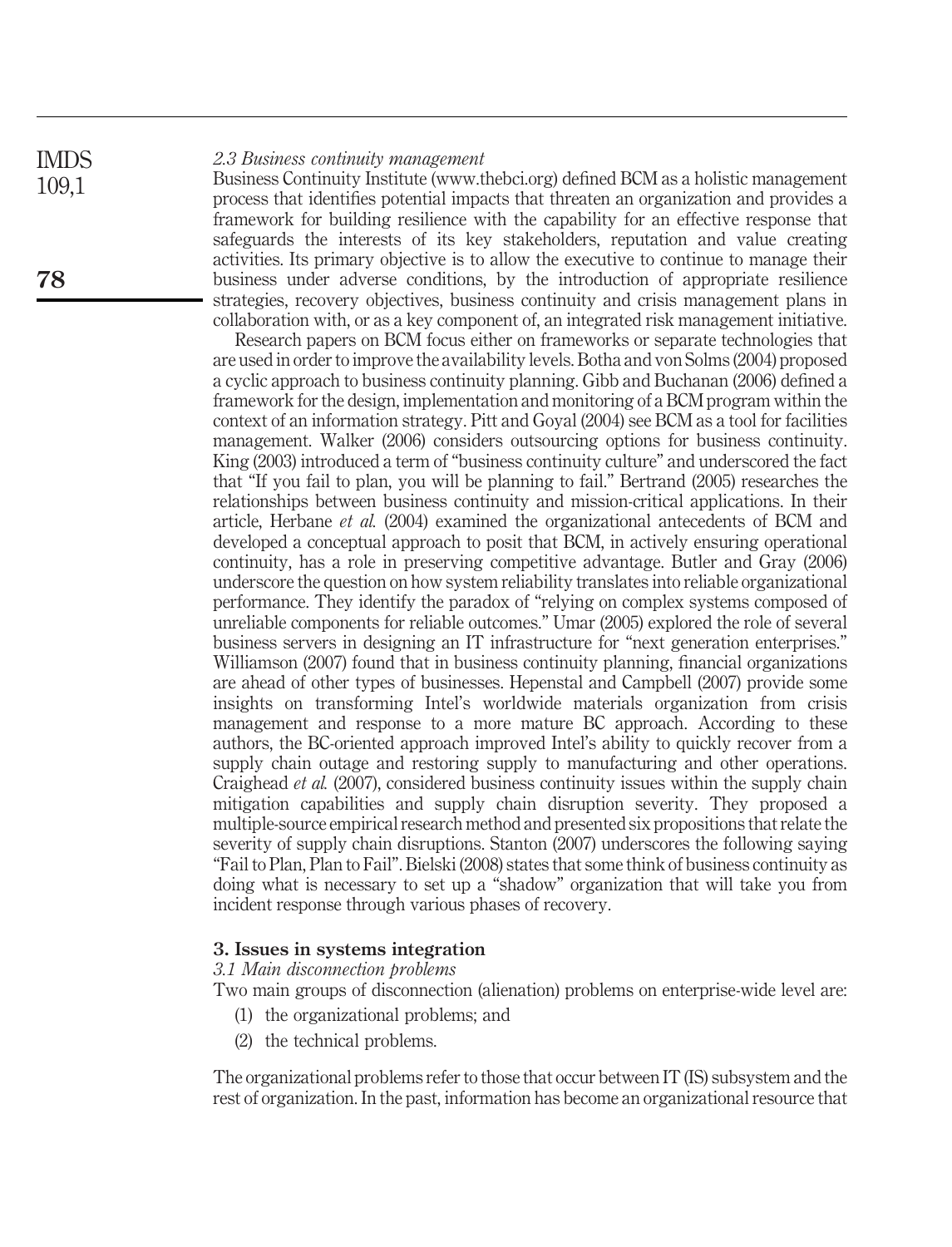has to be managed in an efficient and effective way just like any other resource. However, many organizations still keep these two managerial activities independently. They do not realize that neither financial nor marketing nor human resources management cannot be efficient and effective if there is no organization-wide information management. This is in particular important for contemporary business that requires CC platform that is in turn "conditio-sine-qua-non" for business continuance. Therefore, in modern business there is a need of integrating BCM into organizational management.

Four main disconnection points that causes the organizational problems are shown in Figure 1:

- (1) Disconnection between organizational system and its IS. In general, there is a need for coordination between IS (IT) and the rest of organization. Sabherwal and Chan (2001) address the alignment between business and IS strategies as a widely believed approach to improve business performance. Ba et al. (2001) introduced the notion of "incentive alignment" as the third dimension in information systems design.
- (2) With respect to organizational management, there is a need for integrating several aspects of information management into organizational management.
- (3) Disconnection between IT (IS)-professionals and managers. Usually, they speak "different language" and most frequently "do not understand" each other (Wixom and Todd, 2005).
- (4) Disconnection between managers and computers "a fear" of computers. Computer-alienated managers resist IT adoption by refraining from using computers. Manager's IT knowledge (both computer and information literacy) and IT training level are closely associated with alienated beliefs and attitudes toward IT.



Figure 1. Organization-IT gaps: major disconnection points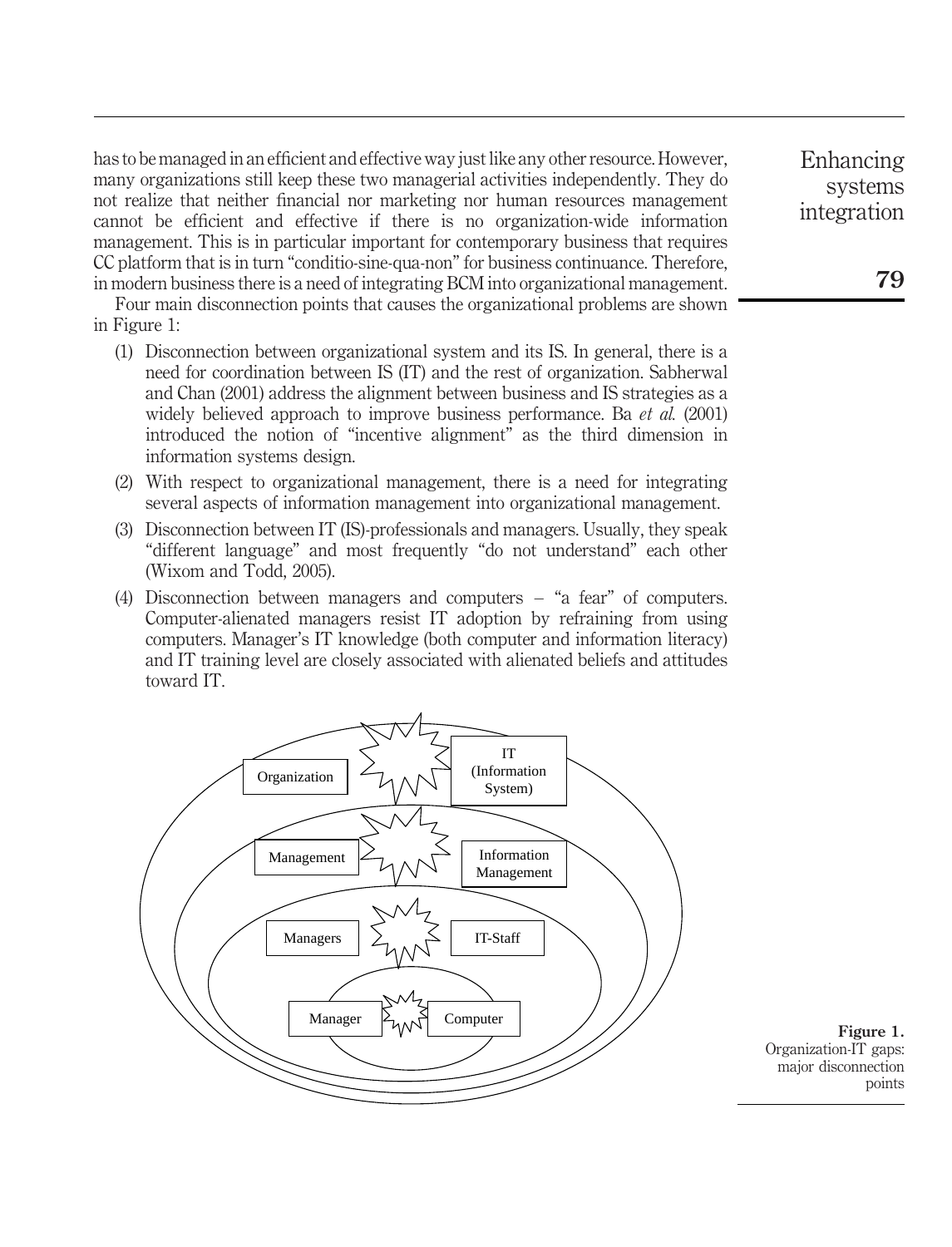The technical problems are the ones that are related to hardware and software dimensions of integrating several systems and managing them (components, devices, hardware and software protocols, data formats, program libraries, applications, languages, operating systems, networks, etc.). Disconnection problems can be identified on several points within today's dominantly used client-server platforms, both on server side and client-desktop side (Figures 2 and 3).

#### 3.2 Identifying downtime points

Both server and desktop (client) side within today's dominant client-server architecture contain several disconnection points where some sort of integration, connectivity or interoperability is needed. On the server side which is run by SOS, the following areas are most frequently identified as major disconnection and "must-have-integration" points: SOS and server hardware components, SOS and application protocols, SOS and data communications protocols, SOS and application development tools, SOS and desktop operating system (DOS), SOS and server-based application suites, SOS and portable devices, client-server applications and legacy applications, SOS and storage hardware/software. On the desktop (client) side, the integration is needed between DOS and the following components: DOS and desktop's hardware components, DOS and application protocols, DOS and data communications protocols, DOS and application



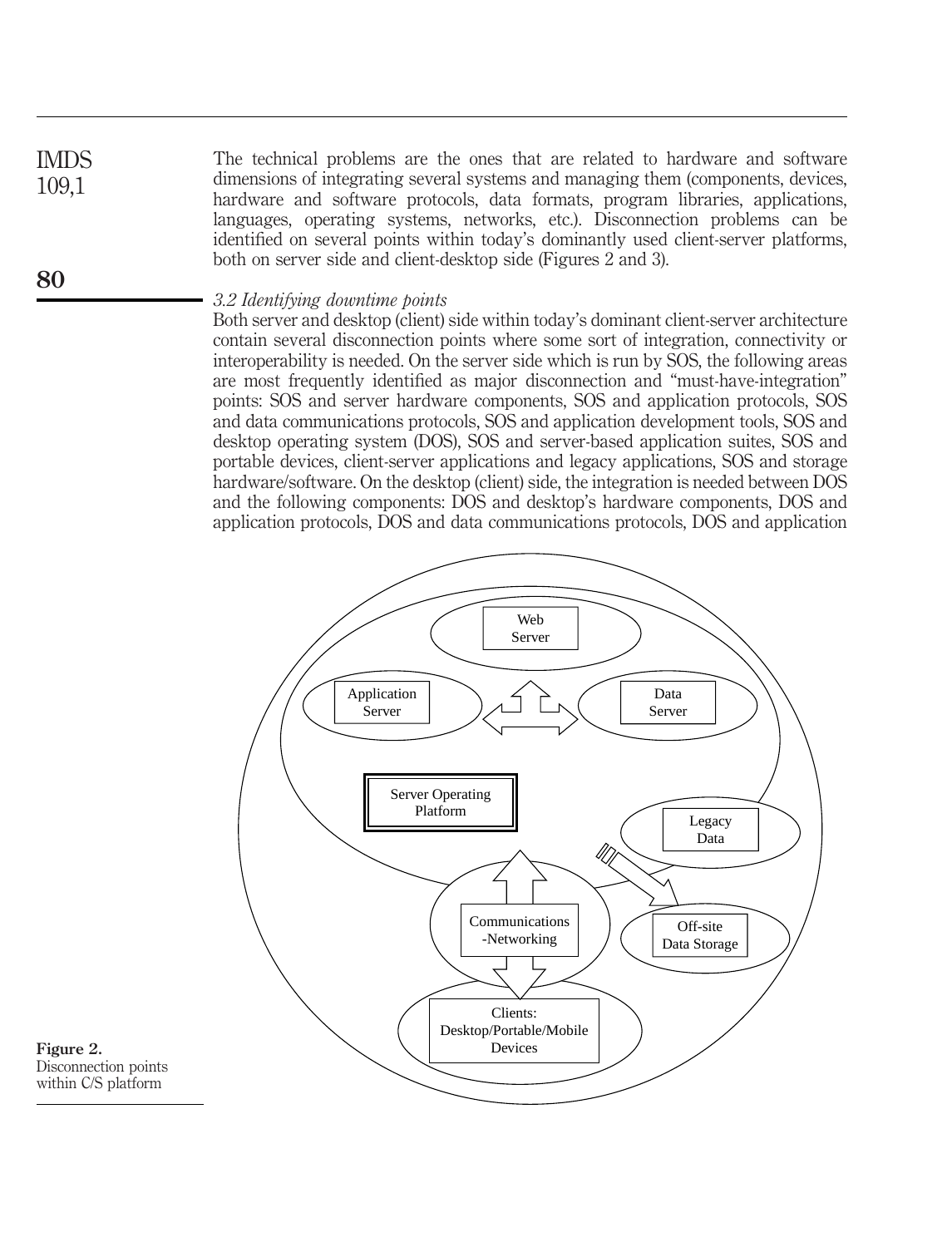

development tools, DOS and SOS, desktop and portable devices, desktop and legacy applications, and so on.

No matter which c/s model is implemented, some most commonly used layers of the c/s architecture can be identified as follows (Figure 4):

- . Client layer. Client application (can be "thick" or "thin", depending on the type of client-server architecture that is implemented).
- *Networking layer*. A layer that includes a number of different data communication devices, media, communication protocols and network software.
- . Server operating platform layer. A layer that is consisted of one or more servers (data, application, web, messaging, firewall, etc.) accompanied with SOS and integrated serverware solutions.
- Data storage layer. A layer that contains several data storage, data backup and recovery solutions intended to be used for primary and secondary data storage.

When one of these servers running mission-critical applications is not reachable, for any reason, this can be considered as system downtime. In addition, whenever end-users have no access to the application, again for any reason, it can also be considered as some sort of downtime.

Having in mind such a kind of infrastructure, a number of critical points at which a downtime may occur can be identified with regard to possible downtime problems (Figure 5):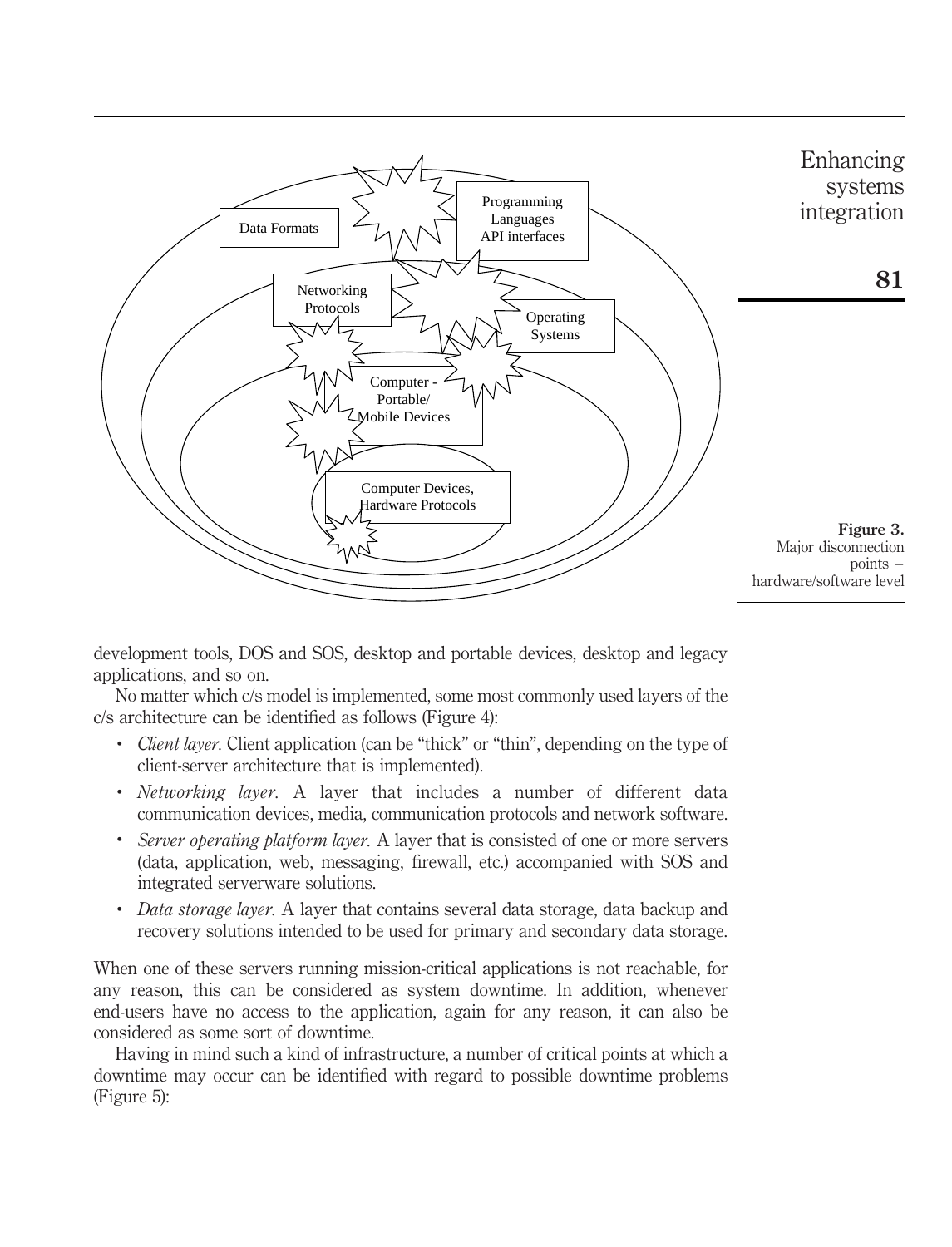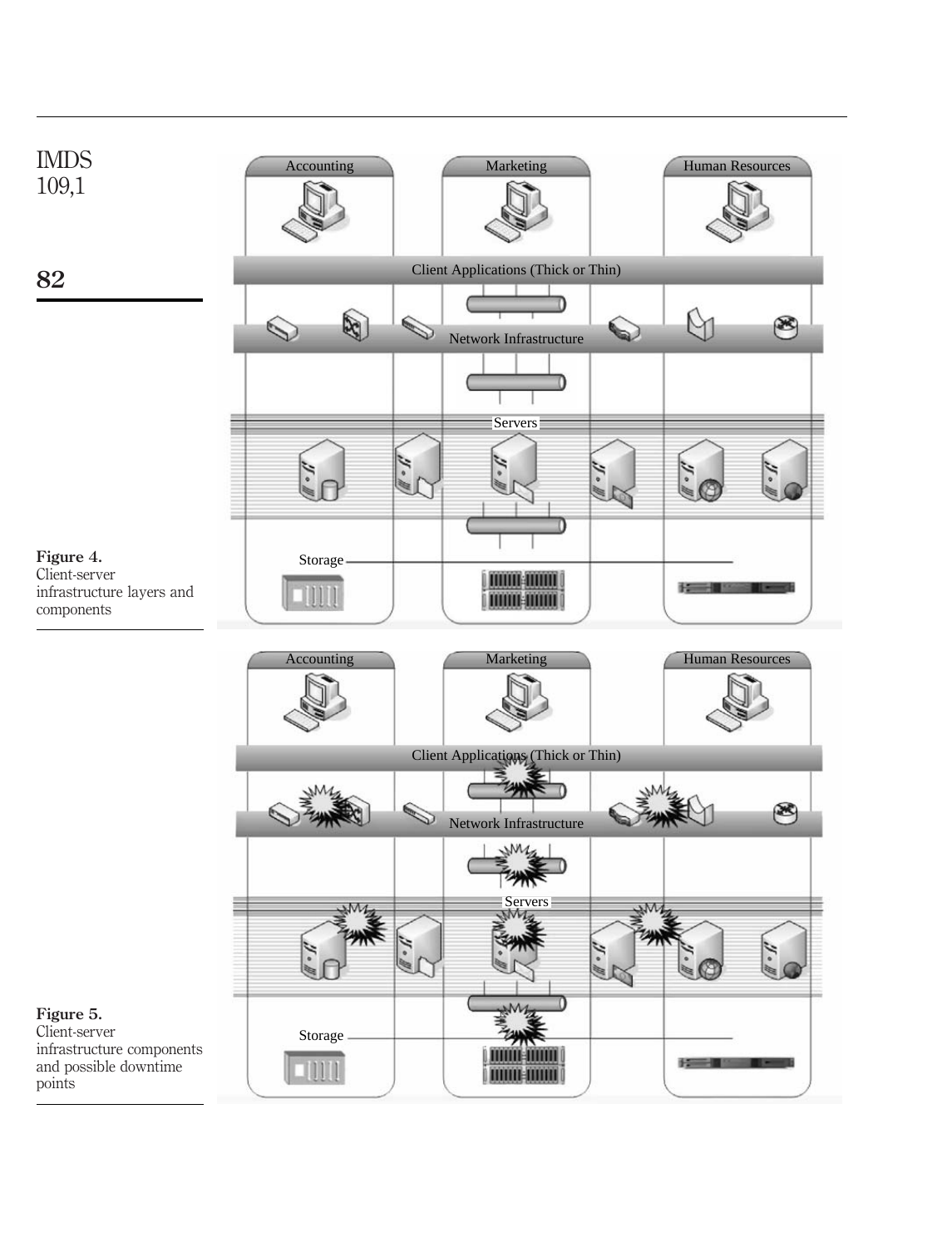- . hardware conflict or glitch on a client PC;
- . problems with DOS;
- . problems with client application;
- . LAN/WAN/internet-related problem which causes disconnection from servers and other resources;
- . server operating platform-related problems (dump on core operating system, application protocol, library, networking protocol, security intrusion, etc.); and
- . data storage (hard disk crash, file or file system corruption, magnetic tape broken, etc.).

These downtime points are considered as critical points in creating CC solutions for enhancing business continuity.

#### 4. Integrating business continuity into server operating environment

#### 4.1 Framework for integration

Critical factors required for achieving the business continuity in information age are high levels of application/data availability, reliability and scalability. The availability is a term that describes the ability of a system (operating system, application, or network) to continue with its operation despite of hardware/software failures, sometimes due to natural disasters. The reliability is the ability of a system to adapt to outages by hardware components such as CPUs, memory, storage, and I/O adapters. Also, the reliability includes the system's resiliency functions that help in operating system crashes such as kernel dump facilities, dump analysis tools, automated hang detection, etc. The scalability is the ability of an OS platform to support the following features: 64-bit capabilities, SMP capabilities – the ability to take advantage of multiple processors, storage scalability, and clustering capabilities.

Business continuity which is enabled by CC solutions is a way of doing business in information age and is characterized by:

- . continuous data processing with high-availability ratios;
- . availability of continuous, reliable and secure data to internal members of an enterprise (for example, ERP systems);
- . easy, continuous, reliable, secure, and company-wide data access from end-users' computing devices (decision makers, other knowledge workers, clerical staff);
- . continuous, reliable, and secure data access from customers and/or suppliers within CRM/SCM application platforms;
- . multi-platform data access, including support for all commonly used computing devices (desktops, portable computing devices, mobile phones); and
- . better decisions through better access to business-critical information wherever and whenever required.

A conceptual model to illustrate the concepts of business continuity, CC and enabling technologies is shown in Figure 6. It is based on Churchman's (1968) systems approach philosophy. This model is then re-shaped into "the onion model" of high availability information architecture (Figure 7).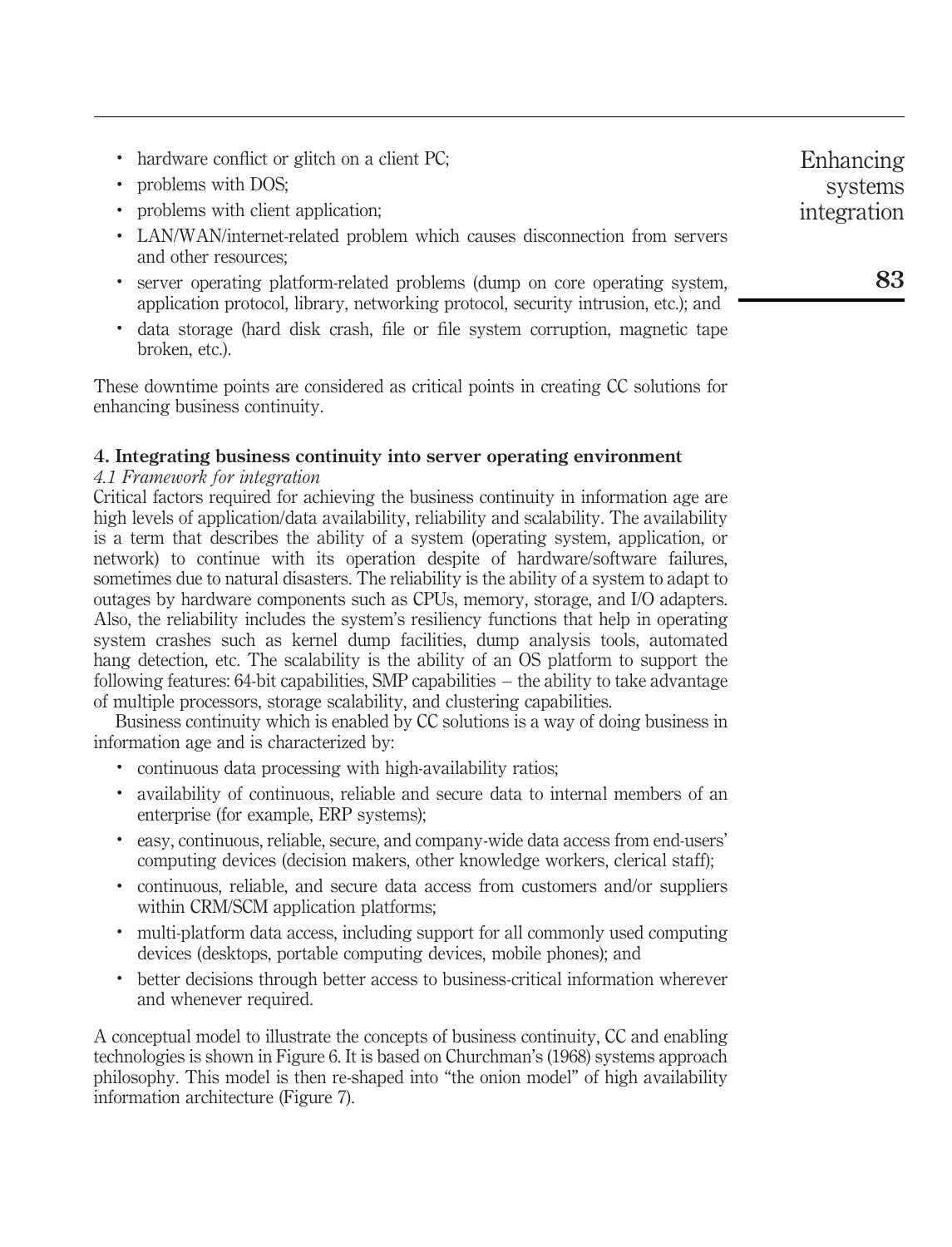

CC technologies as identified in the previous figures are considered as business continuity drivers having in mind their role in assuring a CC as a main prerequisite for business continuity. This set of ITs include several IT-based solutions that can be implemented in enhancing CC ratios such as availability, reliability, scalability, etc.

#### 4.2 Integrated operating platform – server operating platforms

Server platforms consisting of servers, SOS and extended SOS capabilities are crucial components in business continuity. Such platforms are of special interest for businesses that rely on "always-on" computing environments such as banks and other financial institutions, airline reservation systems, point-of-sale systems, dispatching systems, online shops, etc. The server platforms in such computing environments must be reliable, available and scalable so that server-based applications run with high reliability, availability, and scalability ratios. Ideally they should achieve zero-downtime/100-percent uptime. In addition, they are expected to provide other types of services such as internet-web technology services, directory services, security services, and remote access capabilities including support for mobile computing.

Today's business computing is mainly based on client/server architecture and its several modifications (thin/thick, two-tier/three-tier). Server's side of such architecture in its broader sense is called server operating environment. It consists of standard server-based and CC technologies that are used to enhance key server platform characteristics (e.g. high levels of data/application servers' reliability, availability, and scalability). In the context of commercial hardware/OS platform, the availability of a SOS is expressed in terms of "nines" which determine the system's uptime.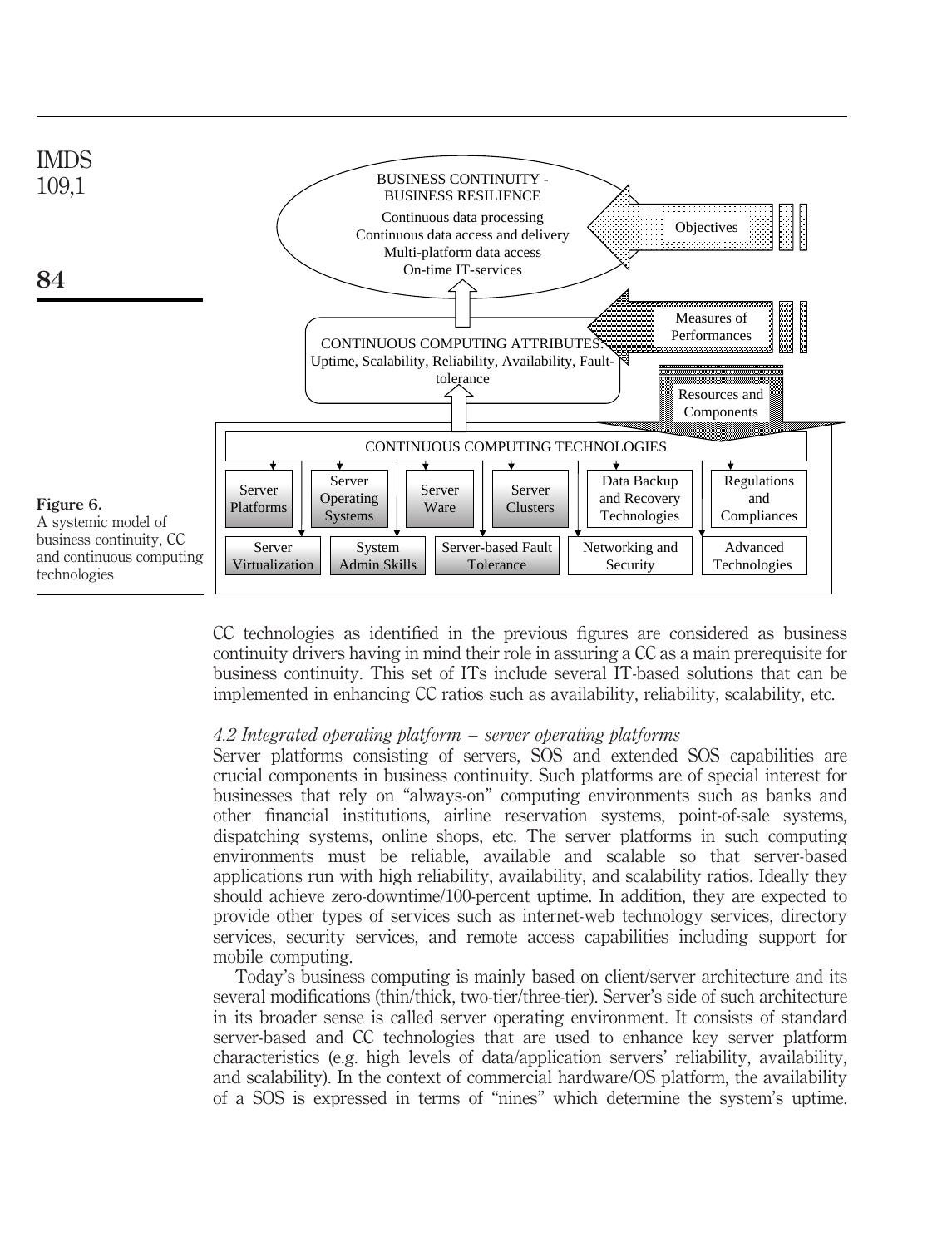

In this approach, the "five nines" is referred to a system with 99.999 percent uptime – the availability ratio that is regarded as the highest number achievable today.

Modern servers and SOS are expected to provide a set of features and functions that are crucial in achieving business continuance. These features and functions usually come bundled (pre-installed) together with core operating system. This "built-in support" includes the following major functions/drivers (Figures 8 and 9):

4.2.1 Choosing a server for business continuance. The selection of a server or server configuration is an activity which has to provide answers to a number of questions. These questions are listed below having in mind server's business continuity perspective (availability, reliability and scalability):

- . What is the planned application portfolio?
- . What is the number of users; how many users, both named and concurrent users?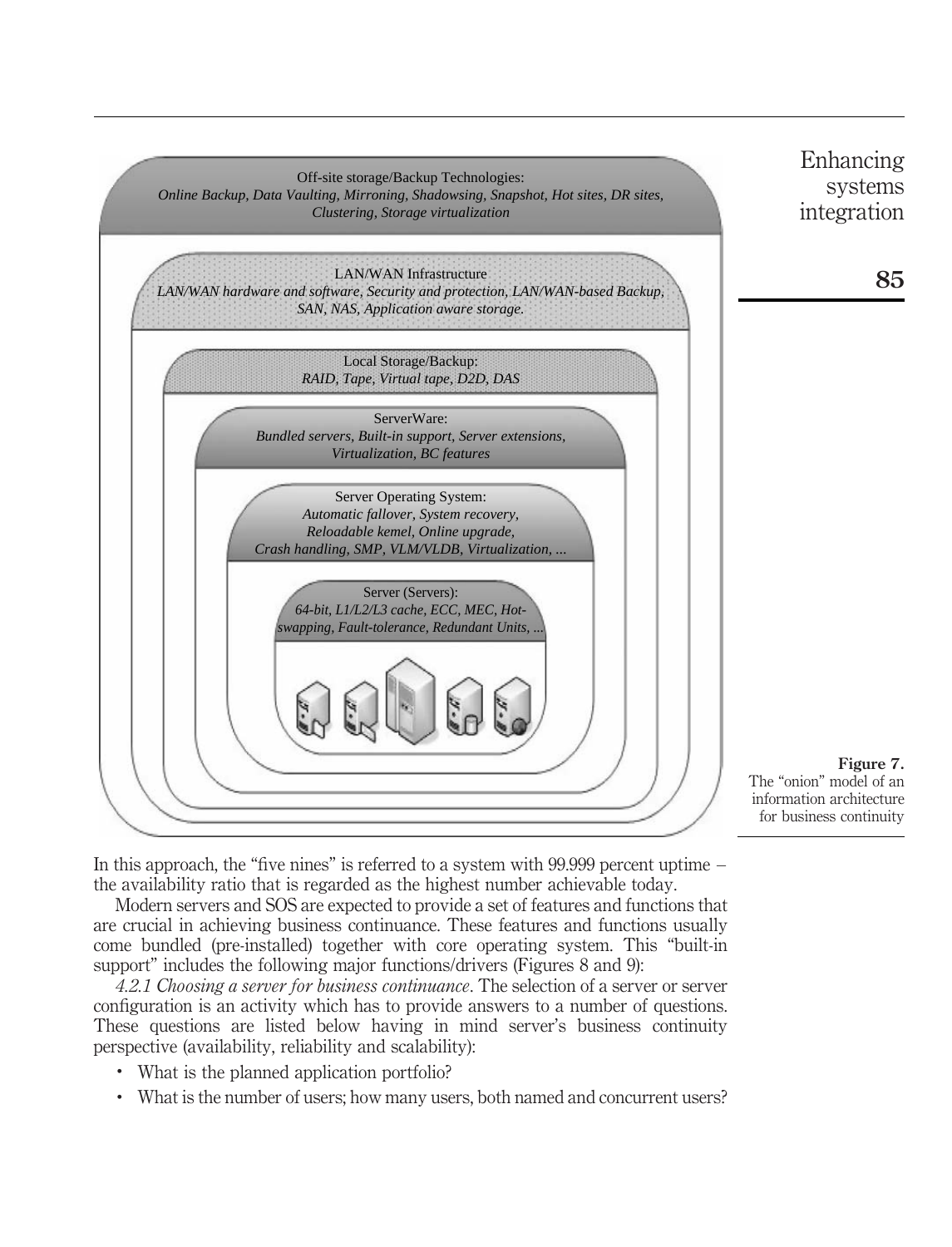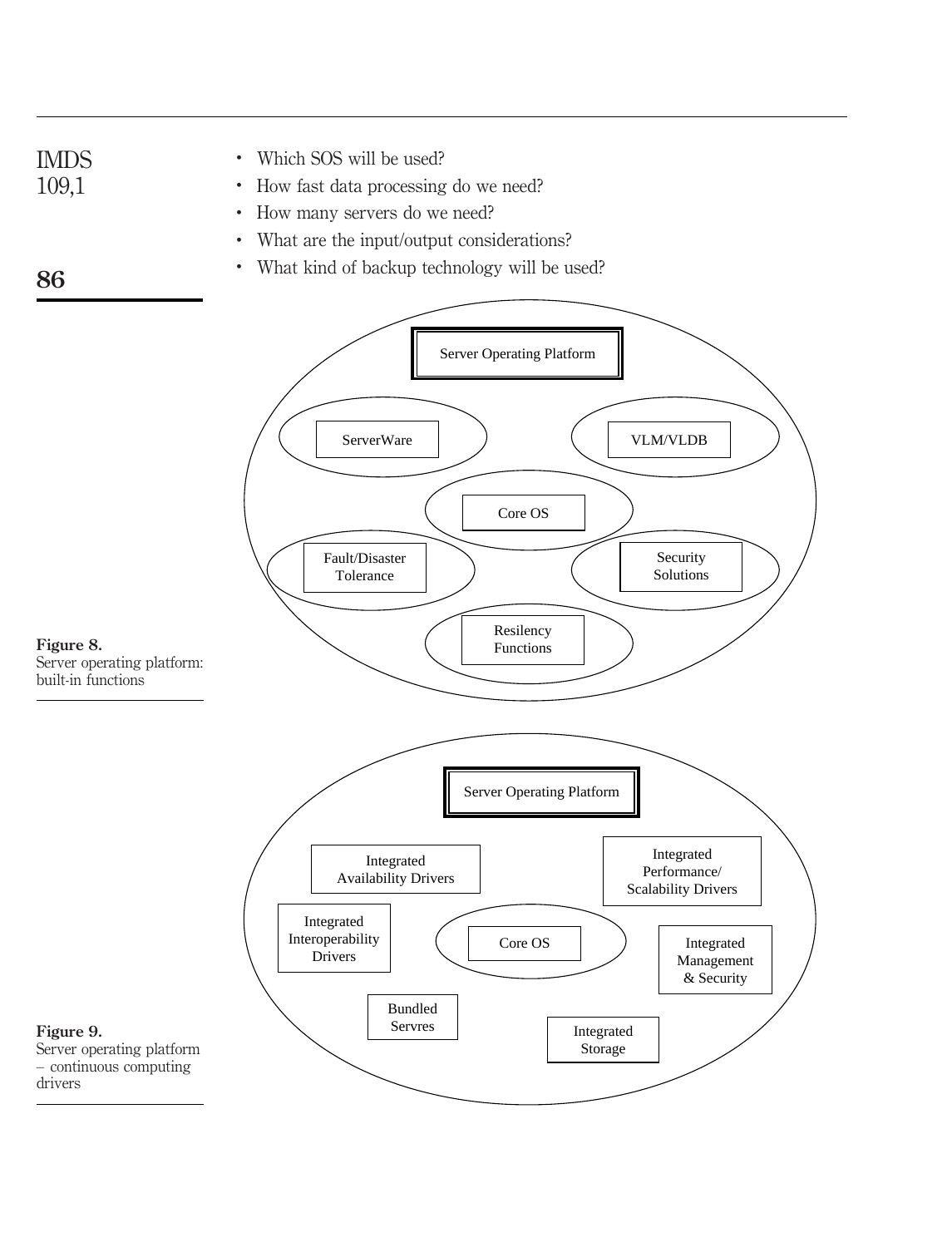| • What kind of networking do we need?<br>What kind of system administration and system management?<br>$\bullet$<br>• What is industry support for operating systems? What is the viability of OS<br>vendors? | Enhancing<br>systems<br>integration |
|--------------------------------------------------------------------------------------------------------------------------------------------------------------------------------------------------------------|-------------------------------------|
| In case of planning and purchasing a server for mission-critical applications, the<br>selected server should have most of high-availability oriented features such as:                                       | 87                                  |
| multi-core processor technology;<br>• dedicated L1 and L2 cache per core;                                                                                                                                    |                                     |

- . large L3 cache shares among cores;
- . reduced memory latency time;
- . recovering from data bus error;
- . ability to turn off unused parts of processor;
- . error correcting code memory (ECC);
- . cache ECC coverage;
- . cache reliability;
- . lockstep support;
- . better scaling of memory bandwidth;
- . bad data containment;
- . memory error correct;
- . double-bit error detect;
- . memory spares;
- . hot swappable components; and
- . hardware partitioning.

Questions such as: how many users will be on server; how many employees are in the company; how many clients must be supported simultaneously; how many users we can expect from outside (customers, suppliers); what are expectations with regard to the growth over time; how to address potential scalability problems;, etc. refer to scalability issues of an operating platform. A typical scalability problem occurred recently (in October 2007) when the Beijing 2008 Olympic Committee decided to start the process of online ticket reservation. The server (servers) went down immediately after activating online reservations and sales. Owing to a huge number of requests, much more than predicted and designed, the system could not handle as many as eight times bigger number of requests.

The decision on which SOS will be used on server platform depends on several factors and should be considered together with decision on which server platform will be selected. Several options and decision points exist: proprietary system – the system that works on a specific processor platform (e.g. z/OS, OpenVMS), commercial UNIX version from a variety of UNIX versions (IBM's AIX, HP's HP-UX, HP's Tru64UNIX, Sun's Solaris, Silicon Graphics' IRIX), free-open source UNIX such as FreeBSD UNIX, several Linux versions (RedHat, SuSE, Debian), Windows Server, Novell NetWare, etc.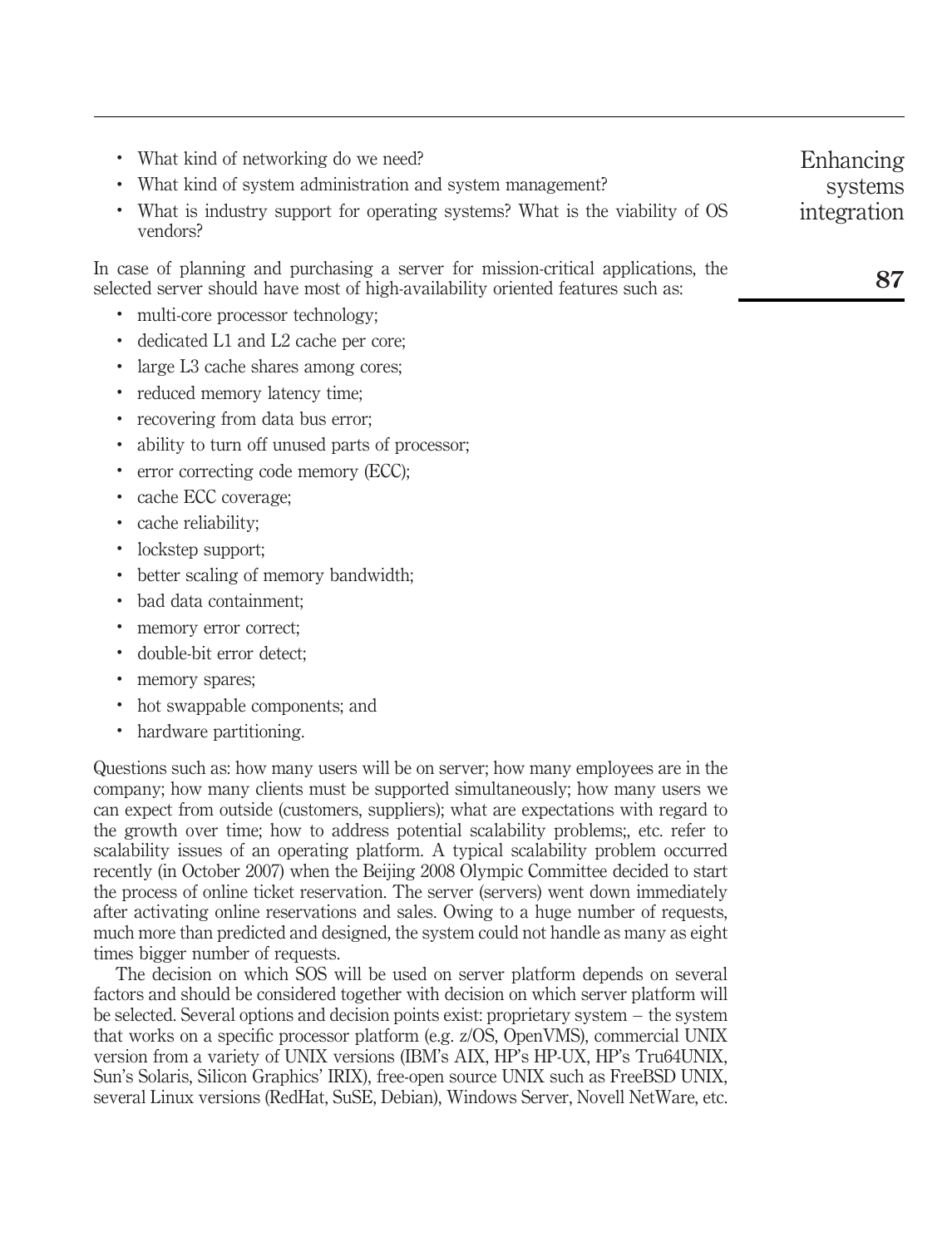Small business can run all its applications on a single server that hosts several server-based applications such as: database management system, messaging server, web server, e-commerce server, etc. Mid-size businesses and large companies employ several dozens, hundreds and even thousands of servers. Server consolidation and server sprawling are two issues that might occur while configuring multiple servers. Another alternative is server virtualization, a solution that can place several server operating environments on a single hardware platform.

With regard to viability of OS vendors, it is well known that commercial operating system costs more that an open source operating system in terms of initial-license and servicing costs. However, other dimensions should be considered as well, such as support and viability of OS vendors. The following dilemmas are present when this question is considered:

- . Linux versus commercial UNIX.
- . If Linux, which Linux?
- . Windows Server versus Linux.
- . Free-open source UNIX (e.g. FreeBSD) versus commercial UNIX.
- . Free-open source UNIX versus Linux.

What follows is a list of the most important dimensions of contemporary SOS from CC perspective. This list represents a set of requirements or preferred features that a SOS should have in order to be selected as a platform for mission critical applications:

- . the lowest level of total cost of ownership;
- . multiplatform support support for different processor platforms;
- . multiprocessing support support for multicore, multiprocessor, multinode systems;
- . support for 64-bit processors and 64-bit applications;
- support for very large memory (VLM) and very large data base (VLDB);
- . support for fault-tolerance and disaster tolerance;
- . support for virtualization;
- . system management features;
- . patch management;
- . applications availability and integratibility;
- . application development tools (integrated suites) availability;
- . support of major DBMS vendors, both commercial (Oracle, SQL Server, DB2, INGRESS, INFORMIX, etc.) and open source (MySQL);
- . availability of ERP suites (SAP, Oracle, Navision, etc.) for a specific SOS platform;
- . availability of system integration tools (middleware support);
- . support for file/print services;
- . support for internet, communication, networking, security protocols;
- . support for application-programming protocols;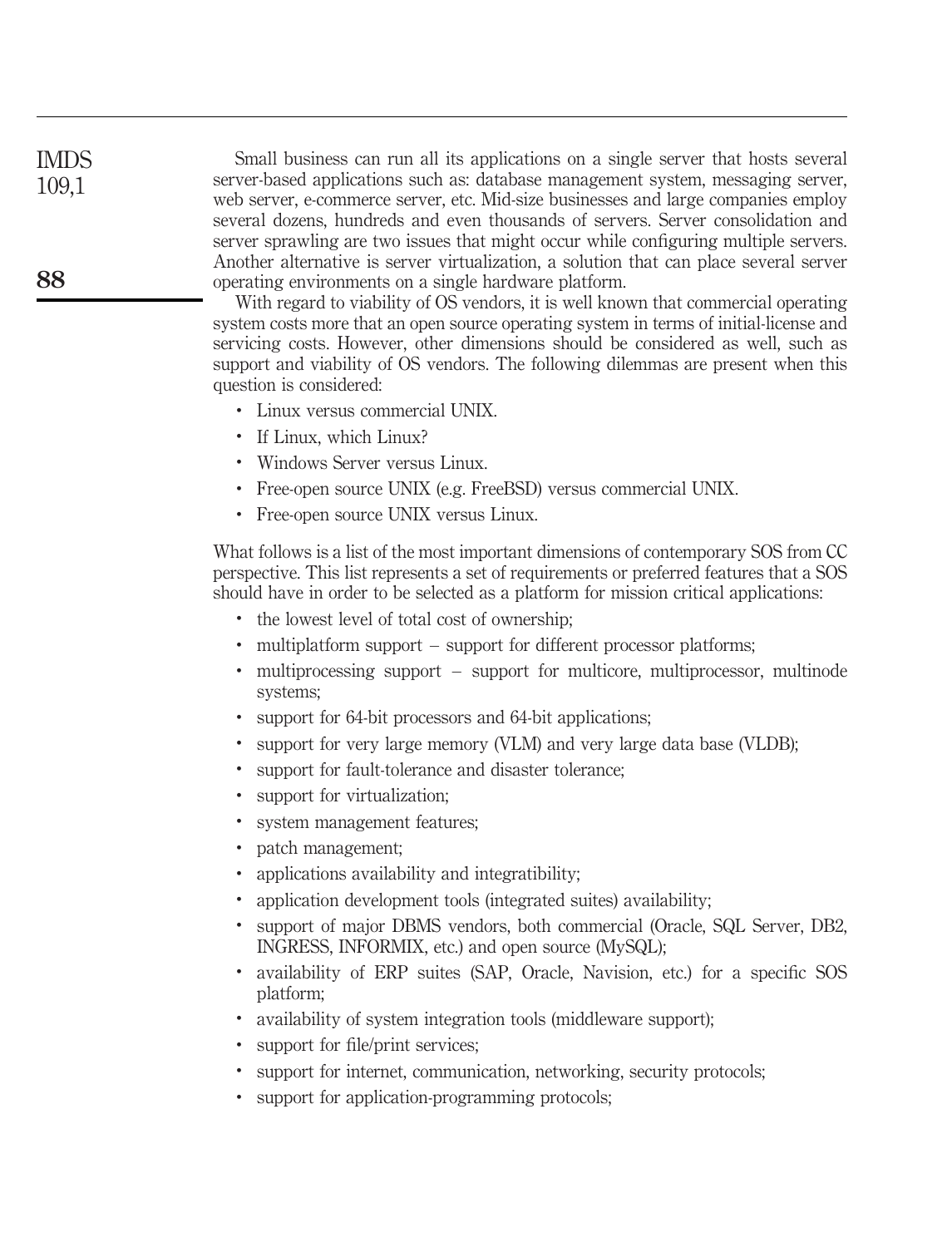- . availability of serverware products (messaging servers, web servers, etc.);
- . PC-client and mobile/portable support (PC-X, CIFS and PC-NFS, WAP support);
- . availability of specialists (system administrators) for a specific platform;
- . GUI and web-based interface; and
- . viability of OS vendor.

The rapid advances in internet technologies have resulted with changes in traditional SOS structures. Therefore, in addition to core SOS capabilities that are necessary to run a typical server configuration, an increasing number of both application and networking-oriented features, so-called "Serverware" applications, are required on server systems to fully support contemporary internet-based computing. Some of these applications come in the form of pre-installed or pre-integrated software "bundles" while some others are operating system – independent but very closed to that specific SOS platform. These features, so-called "Serverware applications" represent additional set of CC drivers, hence, critical success factors needed in implementing an efficient business continuity platform. They are presented here as business continuity drivers.

4.2.2 Serverware solutions for business continuity.

4.2.2.1 Integrated availability, reliability, scalability and high-performance drivers. Integrating availability, reliability and scalability drivers comprises including several technologies such as: resiliency drivers, solutions that minimize planned downtime such as online CPU and memory reconfiguration, online I/O reconfiguration, alternate root installation, dynamic kernel patching, crash-handling techniques (kernel dump facilities, dump analysis tools, dynamic core file generation, multimode boots, automatic hang detection, etc.), workload management solutions and high-availability clustering features.

Creating a highly available and resilient system represents a major effort when trying to improve the levels of availability and reliability of server operating platforms. Resiliency of the systems means their ability to return to their original state sooner or later after encountering some sort of problem which causes system shutdown. In that sense, a highly resilient system is a system which returns back to its function as soon as possible, if possible in a matter of seconds. Making a system resilient requires a lot of planning activities having in mind numerous possibilities that may occur and cause system shutdown (hardware and software crashes, cutting power for several hours, exhausting UPSs, etc.).

Reliability, availability, and scalability basically include the following drivers:

- . Resiliency drivers technologies that allow SOS to adapt to outages by hardware components (online failure recovery functions).
- . Solutions that minimize planned downtime such as online CPU and memory reconfiguration, online I/O reconfiguration, alternate root installation, dynamic kernel patching.
- . Crash-handling techniques (kernel dump facilities, dump analysis tools, dynamic core file generation, multimode boots, automatic hang detection, etc.).
- . Workload management solutions such as: partition fault isolation, dynamic partition reconfiguration, etc.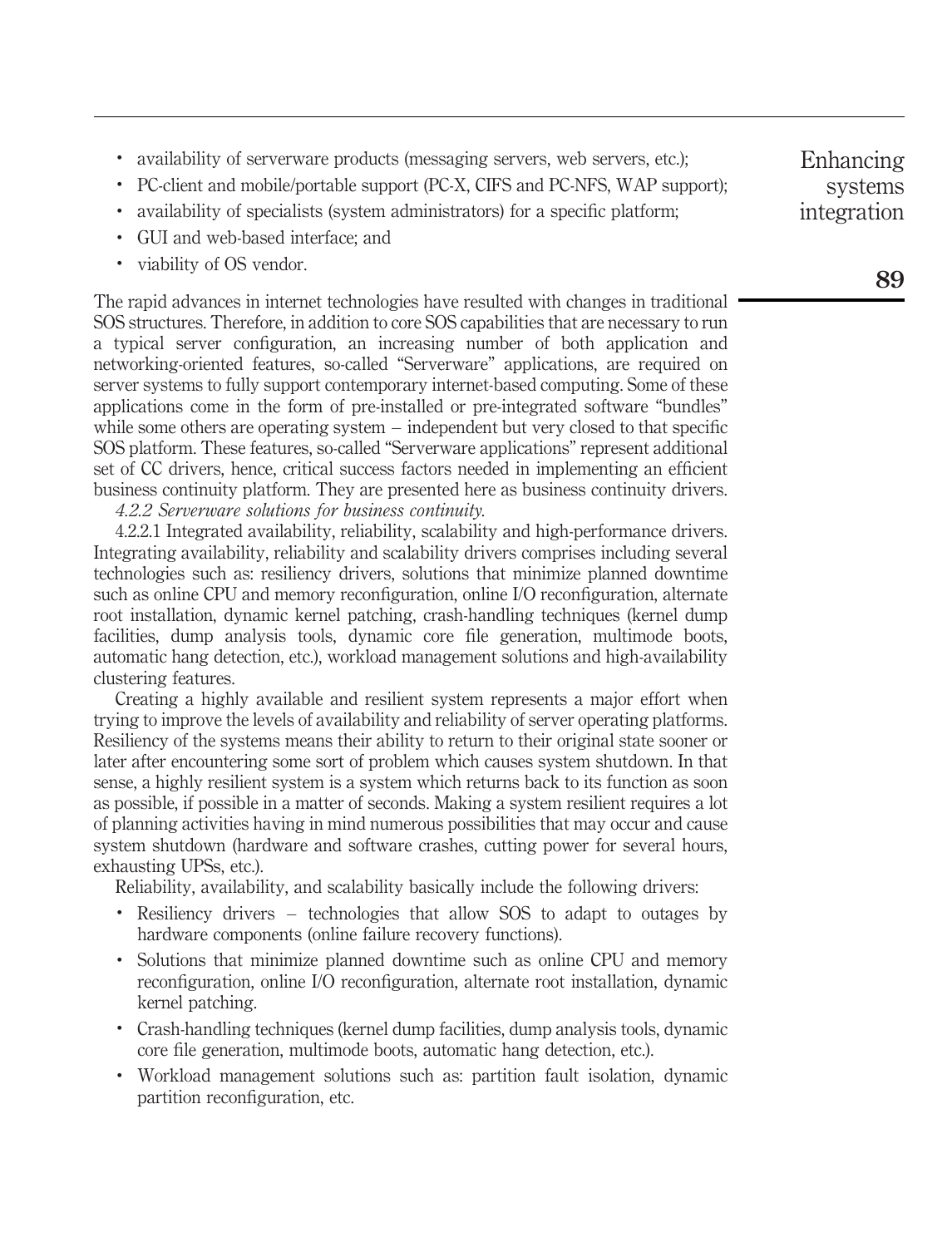| <b>IMDS</b><br>109,1 | • High-availability clustering features including: fault tolerance, failover<br>capabilities, disaster recovery/disaster tolerance, cluster file system, work with<br>partitions, TCP connection failover, high-availability storage support. |
|----------------------|-----------------------------------------------------------------------------------------------------------------------------------------------------------------------------------------------------------------------------------------------|
|                      | • Support for storage scalability, including support for RAID systems and<br>scalability clustering options.                                                                                                                                  |
| 90                   | • Symmetric multiprocessing (SMP) support for higher levels of availability and<br>scalability.                                                                                                                                               |
|                      |                                                                                                                                                                                                                                               |

This set of built-in drivers includes the following features as well: support for memory and processor-scaling, dynamic memory page sizing, support for large file and file systems, support for VLM and VLDB, support for high-availability clustering, support for 64-bit computing which means support of several "large" options such as: large files, large file systems, large-VLM, large-VLDB, etc. VLM concept gives the ability to address large amounts of RAM on the order of several dozens gigabytes, while VLDB represents the possibility of addressing multi-gigabyte databases stored in RAM.

For instance, SAP AG recommends migrating to 64-bit platforms for running SAP enterprise suites (Fritz, 2006). According to SAP, 64-bit servers are currently prerequisite for running SAP on HP-UX, AIX, Solaris, IBM OS/400 and z/Linux operating platforms. In addition, starting from 2007 on, new releases of SAP NetWeaver and applications based on this platform will no longer be supported on servers running 32-bit Windows and Linux operating systems.

4.2.2.2 Bundled servers. SOS usually come preinstalled and accompanied with a set of server-based applications that is aimed at enhancing its core capabilities. Mail server and web server are just two examples of such server software. Among other server-based applications that may come bundled (integrated) with a SOS, the most important are the following ones: proxy servers and/or firewalls, e-commerce servers, chat server, news server, list server, etc. Moreover, most SOS vendors include parts or even the whole application servers to their OS platforms. For instance, Sun's decision to bundle Java 2 Enterprise Edition application server and Sun ONE directory server with its Solaris 9 SOS transformed the operating system environment into a fully integrated platform for implementing web services and Java-based applications.

4.2.2.3 Integrated compatibility, connectivity and interoperability drivers. This set of drivers consists of several protocols, extensions, bundles and supports that are intended to be used for resolving compatibility, connectivity and interoperability problems. The IOE has to provide availability, reliability, compatibility, manageability, and interoperability required to control today's distributed, heterogeneous IT environments. In addition, it must be based on an infrastructure that enables systems integrators to manage every IT resource, from desktops to mainframes and UNIX machines, from LANs to WANs, from standard data to knowledge, from databases to applications. To achieve true integration, it must contain integrated functions, built upon common objects and services that are open and available to all applications.

4.2.2.4 Integrated management and security drivers. The solutions that belong to this set of drivers include the following features:

- . centralized, online and GUI-based systems administration;
- . online and GUI-based dynamic kernel configuration;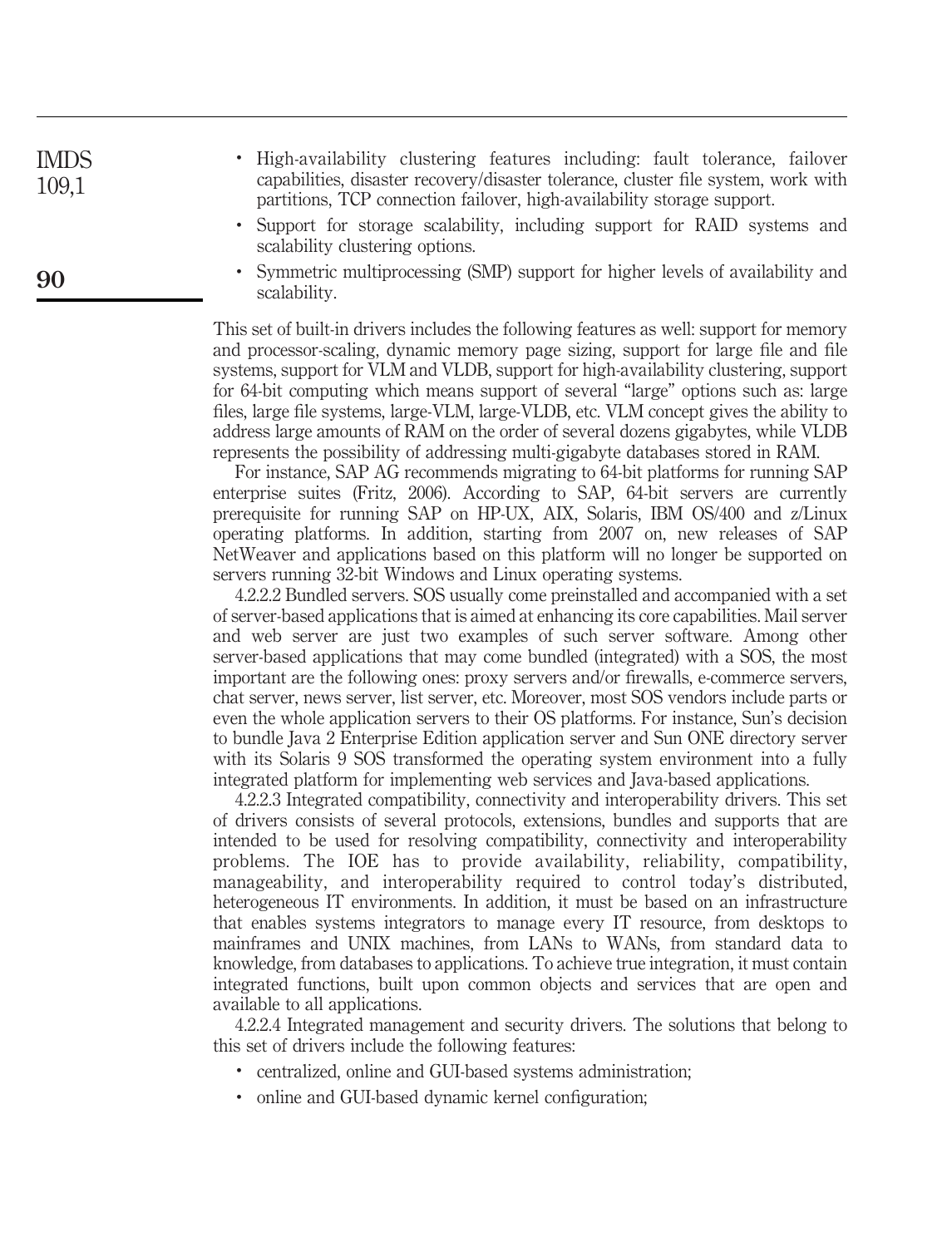- . reloadable kernel;
- . online upgrade;
- . crash-handling techniques;
- . memory mirroring;
- . centralized management of remote computers;
- . automatic OS-related and application software updates;
- . partitioning and virtualization;
- . workload management;
- . centralized cluster management;
- . TCP/IP failover support;
- . Integrated authentication services, active directory, NIS, PKI, IPsec;
- . host intrusion detection system;
- . built-in encryption-decryption;
- . secure socket layers;
- . transaction prioritization; and
- . encryption acceleration.

Integrated support for online reconfiguration, online upgrade and reloadable kernel. Features that allow making changes (reconfiguration, updates, upgrades) on hardware components, kernel and the whole operating system while keeping the system on. These technologies include functions such as: online CPU and memory reconfiguration, online I/O reconfiguration, alternate root installation, dynamic loadable kernel, dynamic kernel patching and dynamic partitioning. These features reduce both planned and unplanned downtime.

Support for system virtualization and system partitioning. The technologies such as Sun's "N1 Grid Container" allow creating up to 8,000 software partitions (containers) per single instance of the SOS. Each instance has its own IP address, memory space, hostname, root password, etc.

Support for TCP/IP extensions and/or protocols. These are such as: mobile/wireless TCP/IP, IPv6, IntServ, DiffServ, SLP, BGP and RIP, including support for TCP connection failover.

Support for HTML/XML development tools and web services. This kind of bundled software enhances capabilities of the server in order to support web-based applications (cgi-bin, Perl and PHP support, FrontPage extensions, e-mail services such as listing, filtering, support for different e-mail formats: MIME, uuencode and Bin/Hex, Active Server Pages support, software for stabilizing web server performances under heavy loads, bots or intelligent agents, e.g. data mining bots, shopping bots, e-mail bots, search bots, news bots, etc.).

Extensions for application development tools and DBMS. These extensions include support for Windows, UNIX and Linux APIs, object-oriented middleware solutions such as CORBA, COM/DCOM, Java/JavaBeans, support for Java Runtime environment, J2EE, server database extensions (Oracle, MS SQL Server, MySQL), indexing and search engines, ODBC support, Web-to-DBMS features, etc. Support for these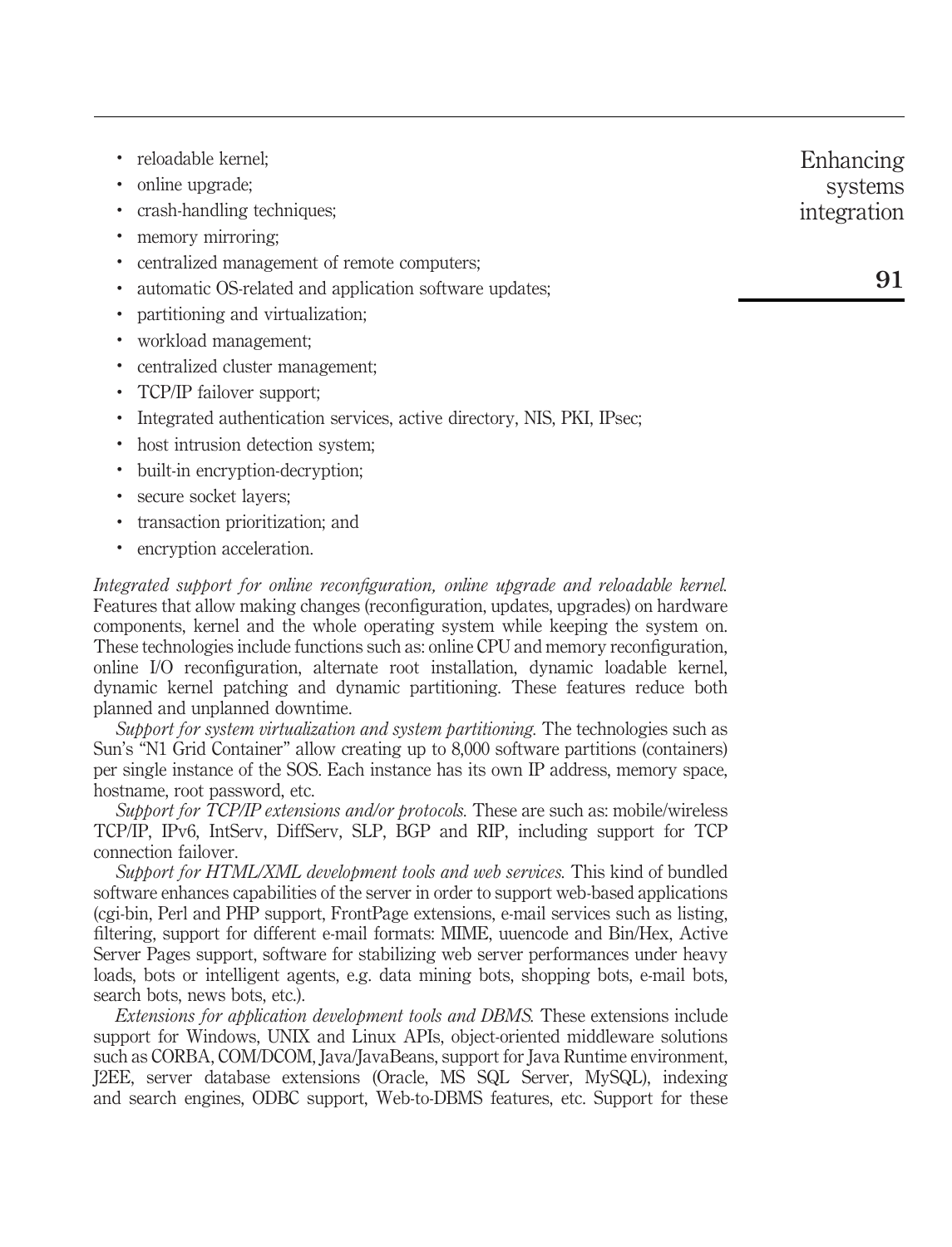application development tools, DBMS extensions, data exchange and integration, web-to-host solutions, make the process of application development easier and improves both efficiency and effectiveness of application platforms.

Support for web-based presentations. MStreaming media (ASX, ASF, MPEG, Real Audio, Real Video), Net-based road shows (using online PowerPoint, streaming media, chat), RealAudio/Video support are some examples of such a software.

Support for Windows/UNIX integration. In today's dominant information architecture – client/server computing, unlike desktop systems which are in most cases WIntel-based, enterprise servers run on different processor types and vendor-specific OS platforms, hence there is a need for an efficient integration capabilities. Dominantly multi-platform e-commerce infrastructures, models such as B2B, B2C, usually employ several types of server configurations. Therefore, solutions such as SMB/common internet file system (CIFS) which is a middleware for UNIX-to-Windows integration), PC-NFS and WebNFS are extremely important from data integration point of view.

Enhancements for e-commerce. Solutions that support and enhance e-commerce applications such as:

- *Dynamic page caching* utility which allows the system to dynamically cache frequently accessed pages in memory.
- . Bandwidth allocation allows I/O bandwidth to be reserved or prioritized according to the type of internet protocol, or location of the page.
- . Transaction prioritization a feature which gives priority to transactions or high volume customers.
- . Encryption accelerator support aimed at improving performance and scalability of e-commerce sites.

Other web page supplements. These are such as: web statistics, site performance, data traffic reports, guest books, online polls and counters, auto-responders, aliasing and forwarding.

To give an example on the SOS level, for instance, HP offers a range of server operating features and bundled solutions for its UNIX-based SOS – HP-UX 11i (www. hp.com):

- . HP-UX 11i foundation operating environment HP-UX core UNIX foundation.
- $\cdot$  HP-UX 11*i* enterprise operating environment for enterprise-class performance and stability, with the added value of resource management, monitoring, scalability, and online data management.
- $\cdot$  HP-UX 11*i* mission critical operating environment for top levels of availability, workload management, and security.
- HP virtual server environment suite for HP-UX  $11i$  providing very broad mission-critical virtualization capabilities coupled with high availability.
- HP serviceguard storage management suite for HP-UX  $11i$  enabling improved manageability and performance for Oracle and Oracle RAC databases.

4.2.2.5 Integrated DBMS-based serverware features. Data base management system is a typical server operating environment that provides a powerful platform for efficient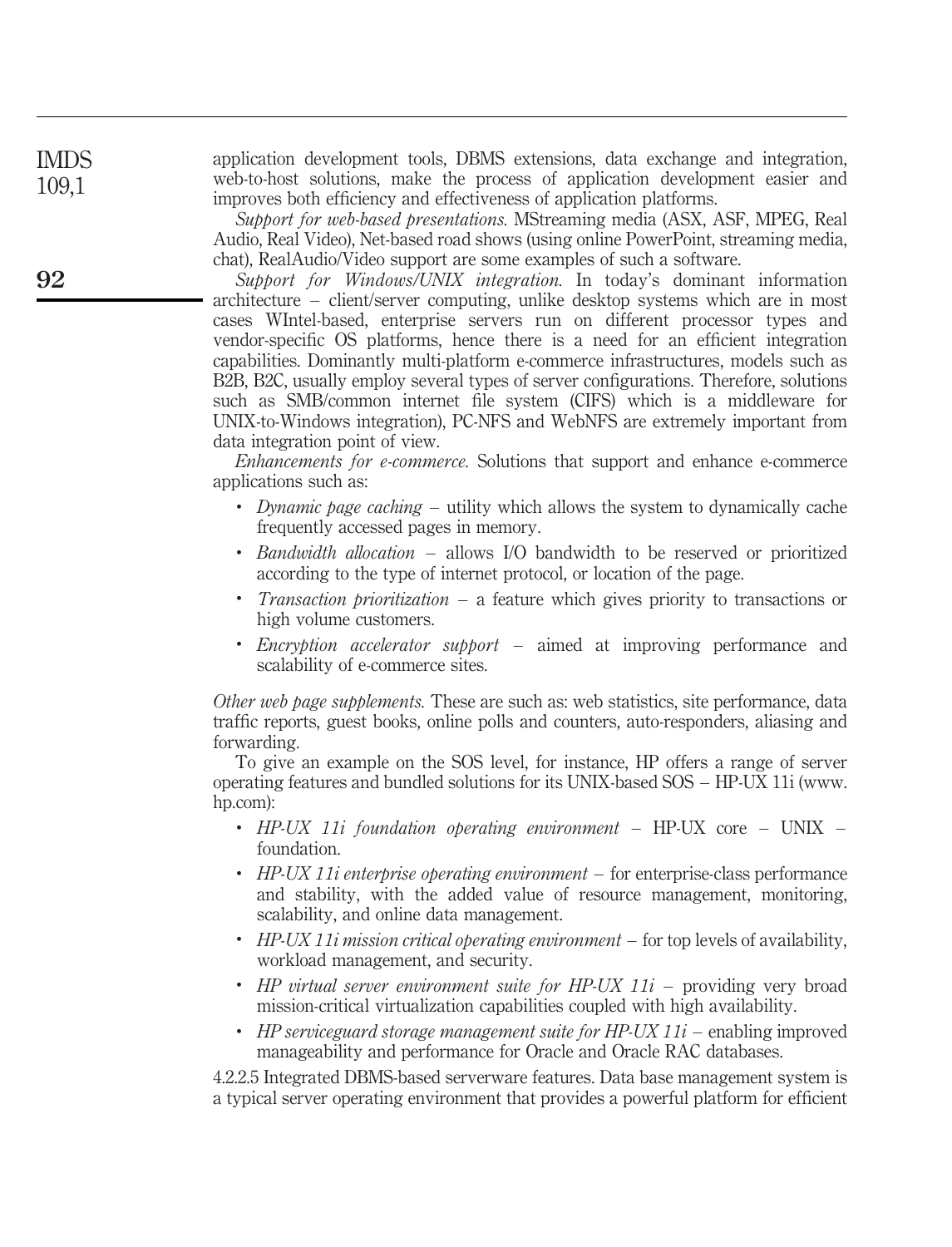data management and application development. Examples of this software and the most frequently used DBMS environments include Oracle data base management system, IBM DB2 data base management system, Microsoft SQL Server data base management system. All these DBMS suites are commercial products and have to be purchased on a specific license scheme in order to be used. An alternative that appeared couple of years ago is an opensource product called MySQL, a data base management system that can be installed on several server platforms: Windows Server, Sun Solaris, HP's HP-UX, IBM AIX, Red Hat Linux, Novell SuSE Linux, Debian Linux, Apple MacOS X Server.

Here, are some examples of business continuity-oriented serverware solutions based on DBMS level:

- . Microsoft SQL Server's component called "SQL Server 2005 always on technologies" provides a full range of options to minimize system downtime and maintain appropriate levels of application availability.
- . Oracle's maximum availability architecture is a feature of the Oracle DBMS for achieving a highly available database management system.
- . IBM DB2 universal database has a high-availability disaster-recovery product called with the primary aim of recovering from physical disasters.
- . MySQL data base management system environment provides several solutions in order to achieve a highly available database operating environments. Some of them are: MySQL Master/Slave Replication, MySQL Distributed Block Device, MySQL Cluster, etc.

#### 5. Conclusions

It is common that the application of IT in modern organizations lacks true integration. The question is how to manage and how to integrate several types of technologies, how to integrate today's distributed, heterogeneous IT environments, how to remove numerous disconnection points and, in general, how to align IT with business. Information management must be based on an infrastructure that enables IT-staff to control every IT resource, from desktops to mainframes and UNIX machines, from LANs to WANs, from standard data to knowledge, from databases to applications. At the same time, it should effectively incorporate BCM in order to achieve business continuance.

In this work some aspects of systems integration in its broader sense are considered. One of the factors  $-$  the server operating environment  $-$  is described in more detail by defining a set of systems integration drivers in the form of server-based CC technologies from business continuity perspective.

The presented framework can be used to assess current or future information systems as well as accompanying supporting components in a company. Using the framework, the company can avoid the potential problem of developing an integrated information system only for local business continuity. The framework presents a comprehensive set of checkpoints in terms of discontinuity points and necessary tools to address these.

The following are some future research directions for practitioners and researchers interested in this field: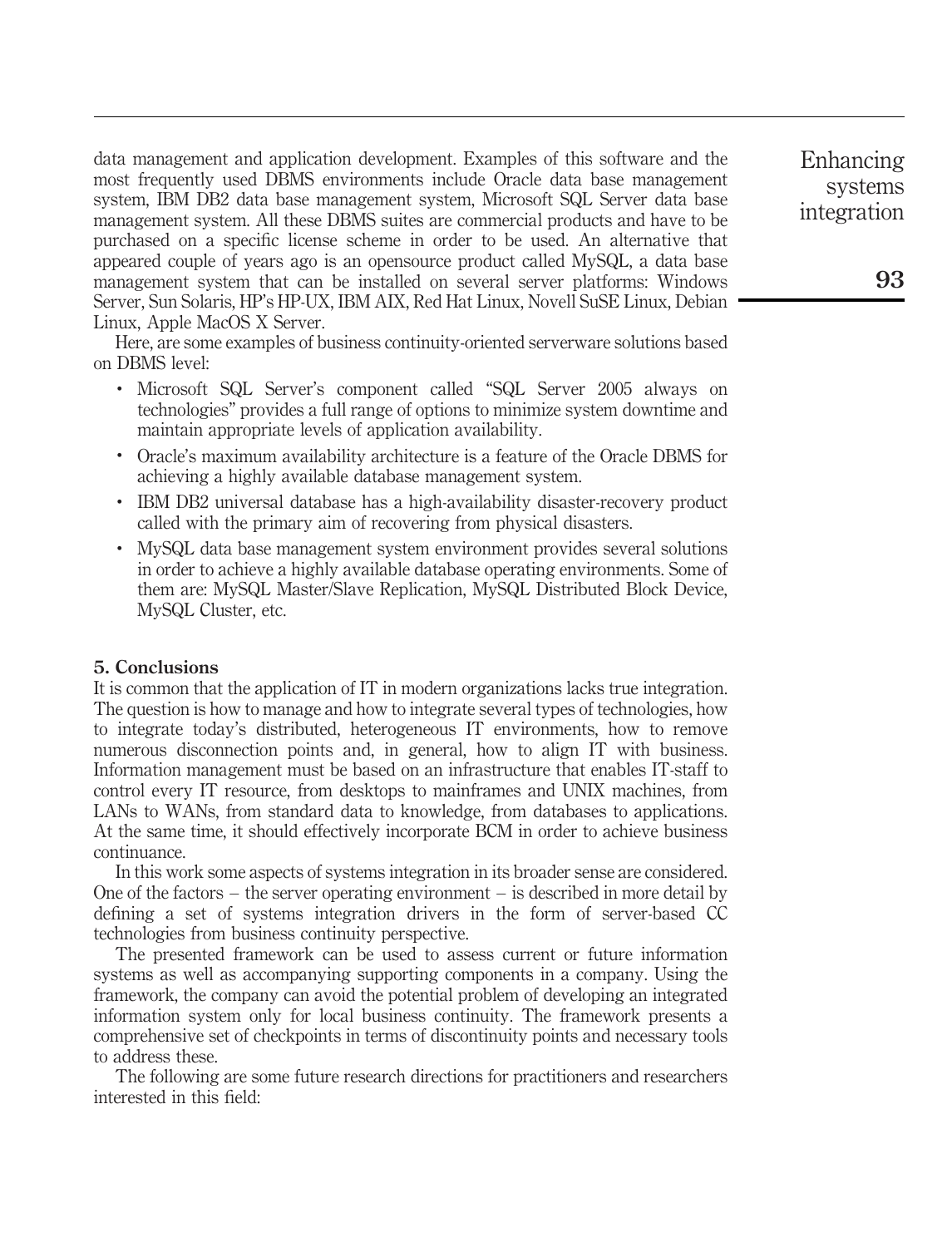| <b>IMDS</b><br>109,1 | • High-availability performance measurement of specific IOEs such as proprietary<br>systems, UNIX platforms, Linux versions, Windows Server-based environments,<br>etc. |
|----------------------|-------------------------------------------------------------------------------------------------------------------------------------------------------------------------|
|                      | • Models for implementation of IOEs for SMEs, large companies, different<br>industries, etc.                                                                            |
| 94                   | • Benchmarking with regard to IOEs for several types of enterprise information<br>systems (ERP, CRM, SCM, business intelligence).                                       |

#### References

- Aerts, A.T.M., Goosenart, J.B.M., Hammer, D.K. and Wortmann, J.C. (2004), "Architectures in context: on the evolution of business, application software, and ICT platform architectures", Information & Management, Vol. 41, pp. 781-94.
- Attaran, M. (2004), "Exploring the relationship between information technology and business process reengineering", Information & Management, Vol. 41, pp. 585-96.
- Ba, S., Stallaert, J. and Whinston, A.B. (2001), "Research commentary: introducing a third dimension in information systems design – the case for incentive alignment", Information Systems Research, Vol. 12 No. 3, pp. 225-39.
- Bergeron, F., Raymonds, L. and Rivard, S. (2004), "Ideal patterns of strategic alignment and business performance", Information & Management, Vol. 41, pp. 1003-20.
- Bertrand, C. (2005), "Business continuity and mission critical applications", *Network Security*, Vol. 20 No. 8, pp. 9-11.
- Bielski, R. (2008), "Extreme risks", ABA Banking Journal, Vol. 100 No. 3, pp. 29-44.
- Botha, J. and von Solms, R. (2004), "A cyclic approach to business continuity planning", Information Management & Computer Security, Vol. 12 No. 4, pp. 328-37.
- Budgen, D. and Thomson, M. (2003), "CASE tool evaluation: experiences from an empirical study", The Journal of Systems and Software, Vol. 67, pp. 55-75.
- Burn, J.M. and Szetob, C. (2000), "A comparison of the views of business and IT management on success factors for strategic alignment", Information & Management, Vol. 37, pp. 197-216.
- Butler, B.S. and Gray, P.H. (2006), "Reliability, mindfulness, and information systems", MIS Quarterly, Vol. 30 No. 2, pp. 211-24.
- Chakraborty, S. and Sharma, S.K. (2007), "Enterprise resource planning: an integrated strategic framework", International Journal of Management and Enterprise Development, Vol. 4 No. 5, pp. 533-51.
- Chen, H. and Dwivedi, Y.K. (2007), "Conceptualising the relationship between integration needs and integrations technologies adoption: comparing cases of SMEs with a large organization", International Journal of Management and Enterprise Development, Vol. 4 No. 4, pp. 459-76.
- Churchman, C.W. (1968), The Systems Approach, Delacorte Press, New York, NY.
- Coughlan, J., Lycett, M. and Macredie, R.D. (2005), "Understanding the business-IT relationship", International Journal of Information Management, Vol. 25, pp. 303-19.
- Craighead, C.W., Blackhurst, J., Rungtusanatham, M.J. and Handfield, R.B. (2007), "The severity of supply chain disruptions: design characteristics and mitigation capabilities", Decision Sciences, Vol. 38 No. 1, pp. 131-55.
- Deloitte & Touche/TPM Report (2006), "Emphasis on business continuity management programs increases dramatically", available at: www.deloitte.com/dtt/cda/doc/content/ businesscontinuity.pdf (accessed August 26, 2008).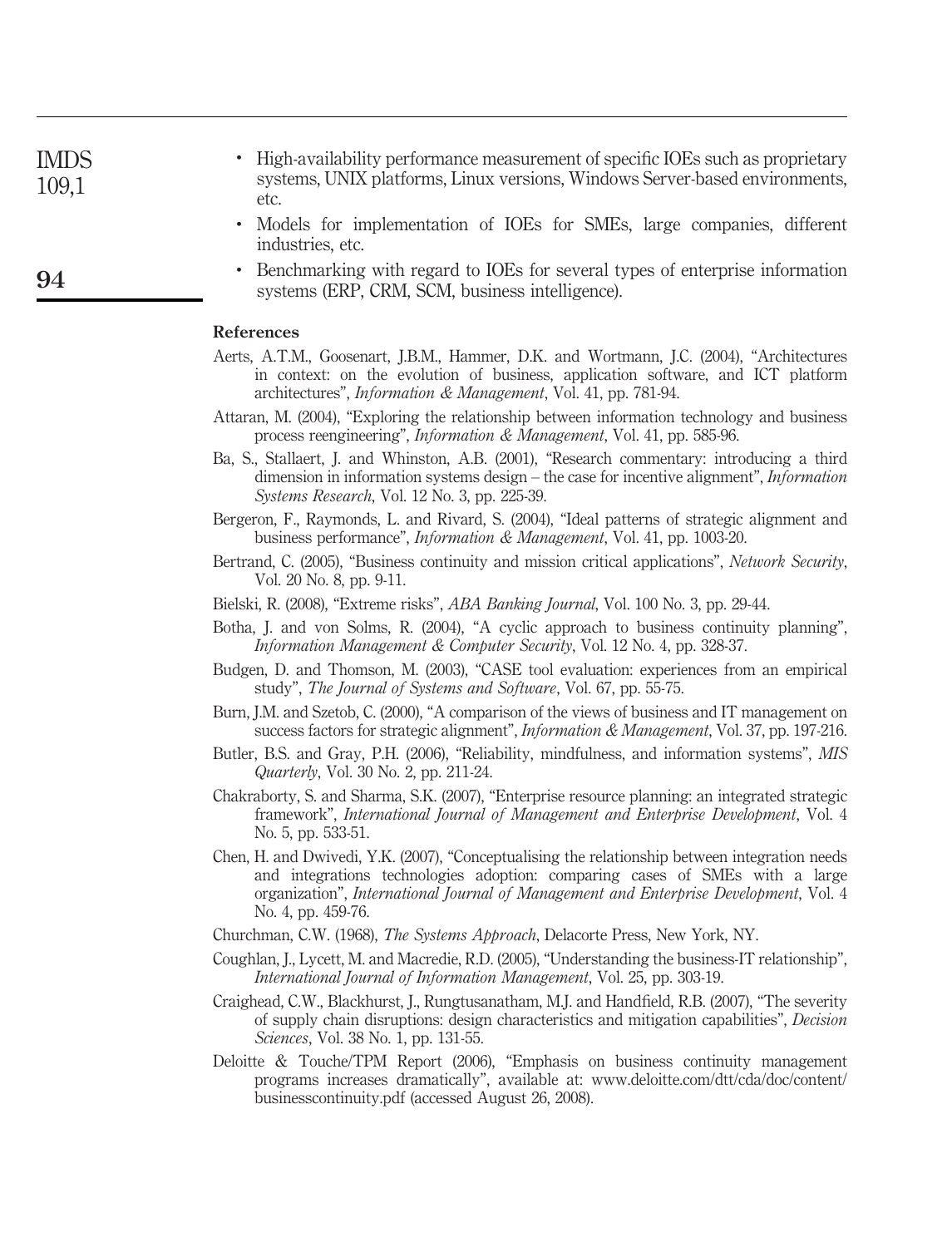Erasala, N., Yen, D.C. and Rajkumar, T.M. (2003), "Enterprise application integration in the electronic commerce world", Computer Standards & Interfaces, Vol. 25, pp. 69-82.

- Ernest-Jones, T. (2005), "Business continuity strategy the life line", Network Security, Vol. 2005 No. 8, pp. 5-9.
- Fok, L.Y., Fok, W.M. and Hartman, S.J. (2001), "Exploring the relationship between total quality management and information systems development", *Information & Management*, Vol. 38, pp. 355-71.
- Fritz, F.J. (2006), "64-bit servers no longer just an option, but a necessity, for enterprises running SAP", SAP Insider, Vol. 7 No. 3.
- Gibb, F. and Buchanan, S. (2006), "A framework for business continuity management", International Journal of Information Management, Vol. 26, pp. 128-41.
- Goethals, F.G., Snoeck, M., Lemahieu, W. and Vandenbulcke, J. (2006), "Management and enterprise architecture click: the FAD(E)E framework", Information Systems Frontiers, Vol. 8, pp. 67-79.
- Gulledge, T.R. (2006), "What is integration?", Industrial Management & Data Systems, Vol. 106 No. 1, pp. 5-20.
- Gulledge, T.R. (2008), "Architecture-driven enterprise integration", International Journal of Management and Enterprise Development, Vol. 5 No. 3, pp. 265-309.
- Gunasekaran, A. and Ngai, E.W.T. (2004), "Information systems in supply chain integration and management", *European Journal of Operational Research*, Vol. 159, pp. 269-95.
- Henderson, T. (1994), "Tough questions to ask a client/server integrator", Datamation, August 15, pp. 59-61.
- Hepenstal, A. and Campbell, B. (2007), "Maturation of business continuity practice in the Intel supply chain", *Intel Technology Journal*, Vol. 11 No. 2, pp. 165-71.
- Herbane, B., Elliott, D. and Swartz, E.M. (2004), "Business continuity management: time for a strategic role?", Long Range Planning, Vol. 37, pp. 435-57.
- Hill, D. (2006), "Storage tip: don't equate high availability with high value", available at: http:// itworlddaily.blogspot.com/2006/07/storage-tip-dont-equate-high.html (accessed August 26, 2008).
- Hodge, R.D. (1989), "Integrating systems", Journal of Systems Management, Vol. 8, pp. 18-20.
- Huisman, M. and Livari, J. (2006), "Deployment of systems development methodologies: perceptual congruence between IS managers and systems developers", Information & Management, Vol. 43, pp. 29-49.
- IDC Report (2006), "True high availability: business advantage through continuous user productivity", available at: http://searchwindowsserver.techtarget.com/whitepaperPage/ 0,293857,sid68\_gci1196539,00.html (accessed August 26, 2008).
- Infonetics Research Report (2005), "The costs of enterprise downtime: North American vertical markets 2005", available at: http://h71028.www7.hp.com/NonStopComputing/cache/ 426962-0-0-0-121.html (accessed August 26, 2008).
- Irani, Z., Themistocleous, M. and Love, P.E.D. (2003), "The impact of enterprise application integration on information system lifecycles", Information & Management, Vol. 41, pp. 177-87.
- Jonkerr, H., Lankhorst, M.M., Doest, H.W.L., Arbab, F., Bosma, H. and Wieringa, R.J. (2006), "Enterprise architecture: management tool and blueprint for the organization", Information Systems Frontiers, Vol. 8, pp. 63-6.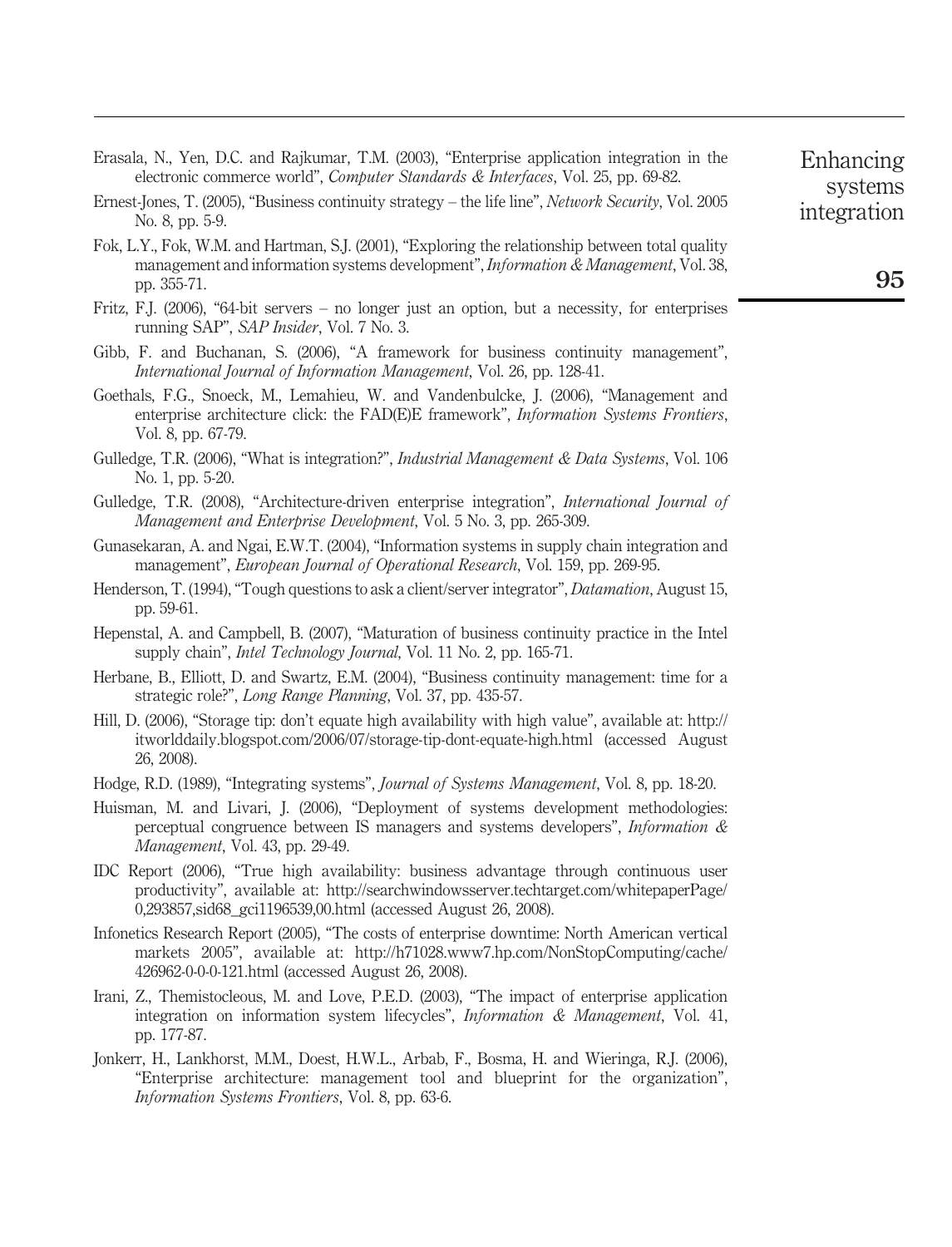| L<br>J I |
|----------|
|          |

96

- King, D.L. (2003), "Moving towards a business continuity culture", Network Security, Vol. 2003 No. 1, pp. 12-17.
- Li, E.Y. and Chen, H.G. (2001), "Output-driven information system planning: a case study", Information & Management, Vol. 38, pp. 185-99.
- Marble, R.P. (2003), "A system implementation study: management commitment to project management", *Information & Management*, Vol. 41, pp. 111-23.
- Moon, Y.B. (2007), "Enterprise resource planning (ERP): a review of the literature", International Journal of Management and Enterprise Development, Vol. 4 No. 3, pp. 235-64.
- Oglesby, J. (2005), "IT alignment: how to finally achieve it", available at: http://searchwinit. techtarget.com/news/article/0,289142,sid1\_gci1076911,00.html (accessed August 26, 2008).
- Peak, D., Guynes, C.S. and Kroon, V. (2005), "Information technology alignment planning a case study", Information & Management, Vol. 42, pp. 635-49.
- Phusavat, K. and Jaiwong, P. (2008), "Strategy map with an integration of time-lag effects", International Journal of Management and Enterprise Development, Vol. 5 No. 3, pp. 370-92.
- Pitt, M. and Goyal, S. (2004), "Business continuity planning as a facilities management tool", Facilities, Vol. 22 Nos 3/4, pp. 87-99.
- Ranganathan, C. and Brown, C.V. (2006), "ERP investments and the market value of firms: toward an understanding of influential ERP project variables", Information Systems Research, Vol. 17 No. 2, pp. 145-61.
- Robb, D. (2005), "Smoothing out the systems integration process", available at: http:// itmanagement.earthweb.com/netsys/article.php/3523701 (accessed August 26, 2008).
- Rousset, M.C. and Reynaud, C. (2004), "Knowledge representation for information integration", Information Systems, Vol. 29, pp. 3-22.
- Sabherwal, R. and Chan, Y.E. (2001), "Alignment between business and is strategies: a study of prospectors, analyzers, and defenders", Information Systems Research, Vol. 12 No. 1, pp. 11-33.
- Sage, A.P. and Lynch, C.L. (2004), "Systems integration and architecting: an overview of principles, practices, and perspectives", Systems Integration and Architecting, Vol. 1, pp. 176-226.
- Soffer, P., Golany, B. and Dor, D. (2003), "ERP modeling: a comprehensive approach", Information Systems, Vol. 28, pp. 673-90.
- Somers, T.M. and Nelson, K.G. (2004), "A taxonomy of players and activities across the ERP project life cycle", Information & Management, Vol. 41, pp. 257-78.
- Stanton, R. (2007), "Fail to plan, plan to fail", *InfoSecurity*, November/December, pp. 24-5.
- Umar, A. (2005), "IT infrastructure to enable next generation enterprises", *Information Systems* Frontiers, Vol. 7 No. 3, pp. 217-56.
- Varney, S.E. (1996), "Datawebs! Link the web to your legacy data and apps", Datamation, April 15, pp. 38-47.
- Versteeg, G. and Bouwman, H. (2006), "Business architecture: a new paradigm to relate business strategy to ICT", Information Systems Frontiers, Vol. 8, pp. 91-102.
- Wainwright, D. and Waring, T. (2004), "Three domains for implementing integrated information systems: redressing the balance between technology, strategic and organizational analysis", International Journal of Information Management, Vol. 24, pp. 329-46.
- Walker, A. (2006), "Business continuity and outsourcing moves to take out the risk", Network Security, May, pp. 15-17.